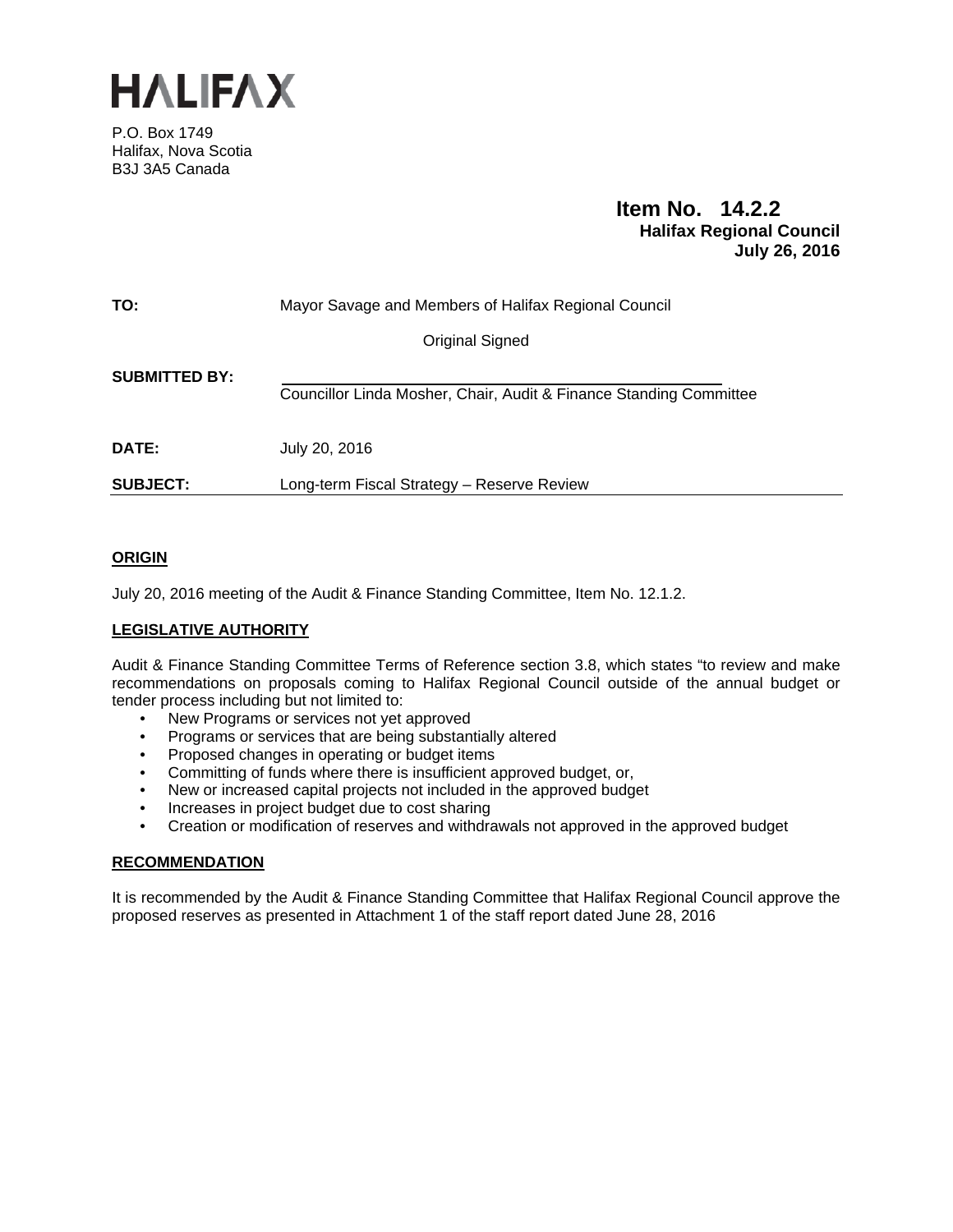### **BACKGROUND**

A staff report dated June 28, 2016 pertaining to a Long-term Fiscal Strategy Reserve Review was before the Audit & Finance Standing Committee for consideration at its meeting held on July 20, 2016.

For further information, please refer to the attached staff report dated June 28, 2016.

### **DISCUSSION**

Staff provided a presentation on the June 28, 2016 staff report and responded to questions from the committee pertaining to the ongoing consolidation of the municipality's reserves. The Audit & Finance Standing Committee having reviewed this matter at its meeting held on July 20, 2016, forwarded the recommendation to Halifax Regional Council as outlined in this report.

#### **FINANCIAL IMPLICATIONS**

As outlined in the attached staff report dated June 28, 2016.

#### **RISK CONSIDERATION**

As outlined in the attached staff report dated June 28, 2016.

#### **COMMUNITY ENGAGEMENT**

The Audit & Finance Standing Committee meetings are open to public attendance, a live webcast is provided of the meeting, and members of the public are invited to address the Committee for up to five minutes at the end of each meeting during the Public Participation portion of the meeting. The agenda, reports, and minutes of the Audit & Finance Standing Committee are posted on Halifax.ca

#### **ENVIRONMENTAL IMPLICATIONS**

Not applicable.

### **ALTERNATIVES**

The Audit & Finance Standing Committee did not discuss alternative recommendations.

#### **ATTACHMENTS**

1. Staff report dated June 28, 2016.

A copy of this report can be obtained online at http://www.halifax.ca/council/agendasc/cagenda.php then choose the appropriate meeting date, or by contacting the Office of the Municipal Clerk at 902.490.4210, or Fax 902.490.4208.

Report Prepared by: Liam MacSween, Legislative Assistant, 902.490.6521.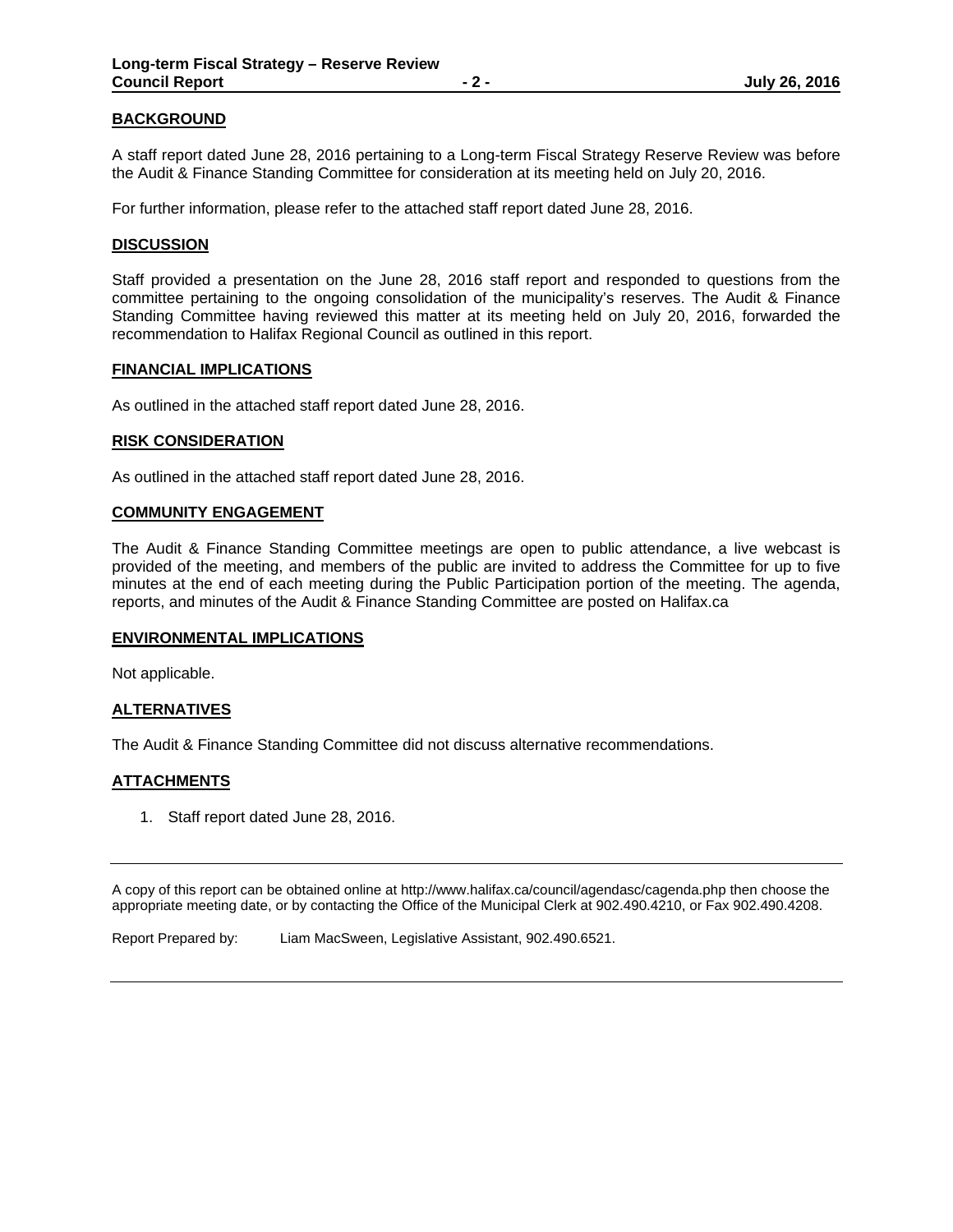



P.O. Box 1749 Halifax, Nova Scotia B3J 3A5 Canada

# Item No. 12.1 .2 Audit & Finance Standing Committee July 20, 2016

| TO:                 | Chair and Members of Audit & Finance Standing Committee |                                                                      |  |
|---------------------|---------------------------------------------------------|----------------------------------------------------------------------|--|
|                     | <b>Original Signed</b>                                  |                                                                      |  |
| <b>SUBMITTED BY</b> | John Traves, Q.C. Acting Chief Administrative Officer   |                                                                      |  |
|                     | <b>Original Signed</b>                                  |                                                                      |  |
|                     |                                                         | Amanda Whitewood, Director of Finance and Information Technology/CFO |  |
| DATE:               | June 28, 2016                                           |                                                                      |  |
| <b>SUBJECT:</b>     | Long-term Fiscal Strategy - Reserve Review              |                                                                      |  |

### ORIGIN

On June 5, 2014, at <sup>a</sup> Joint Meeting of Community Planning and Economic Development and Audit and Finance Standing Committee it was recommended that Council approve the recommendations in the Strategic Capital Funding Strategy Report. On July 29, <sup>2014</sup> Council approve<sup>d</sup> the use of several reserves to fund the Planned Strategic Projects and Potential Strategic Projects. Specific capital asset sales were designated to fund both new reserves. There was approval to add a 1 cent general tax rate increase in the 2015/16 budget to fund the newly named Potential Strategic Projects Reserve (formerly the Strategic Growth Reserve).

On October 28, <sup>2014</sup> Council approve<sup>d</sup> Administrative Order 2014-015-ADM, Respecting Reserve Funding Strategies and repealed the Reserves Policy from December 1, 1998 Multi Year Financial Strategy (MYFS) and Reserve Guidelines and Templates.

Staff was directed to review reserves against Administrative Order 2014-015-ADM and make revisions, combine reserves, and group them into new categories with <sup>a</sup> description of changes included in <sup>a</sup> repor<sup>t</sup> to Council. This review began in July 2015.

On January 15, 2016 the Auditor General released <sup>a</sup> report, 'A Performance Review of the Management of Halifax Regional Municipality's Reserve Funds", and presented to Audit and Finance Standing Committee.

On February 3, <sup>2016</sup> Committee of the Whole approved THAT Halifax Regional Council, as par<sup>t</sup> of the ongoing budget process undertaken in 2017-2018 and the following years, <sup>a</sup> much broader view that looks at the underlying fiscal and economic assumptions and critical key decisions such as; the level of the overall capital budget, debt, tax levels, reserves and the capacity to undertake service enhancements. Recommendation is on page 2.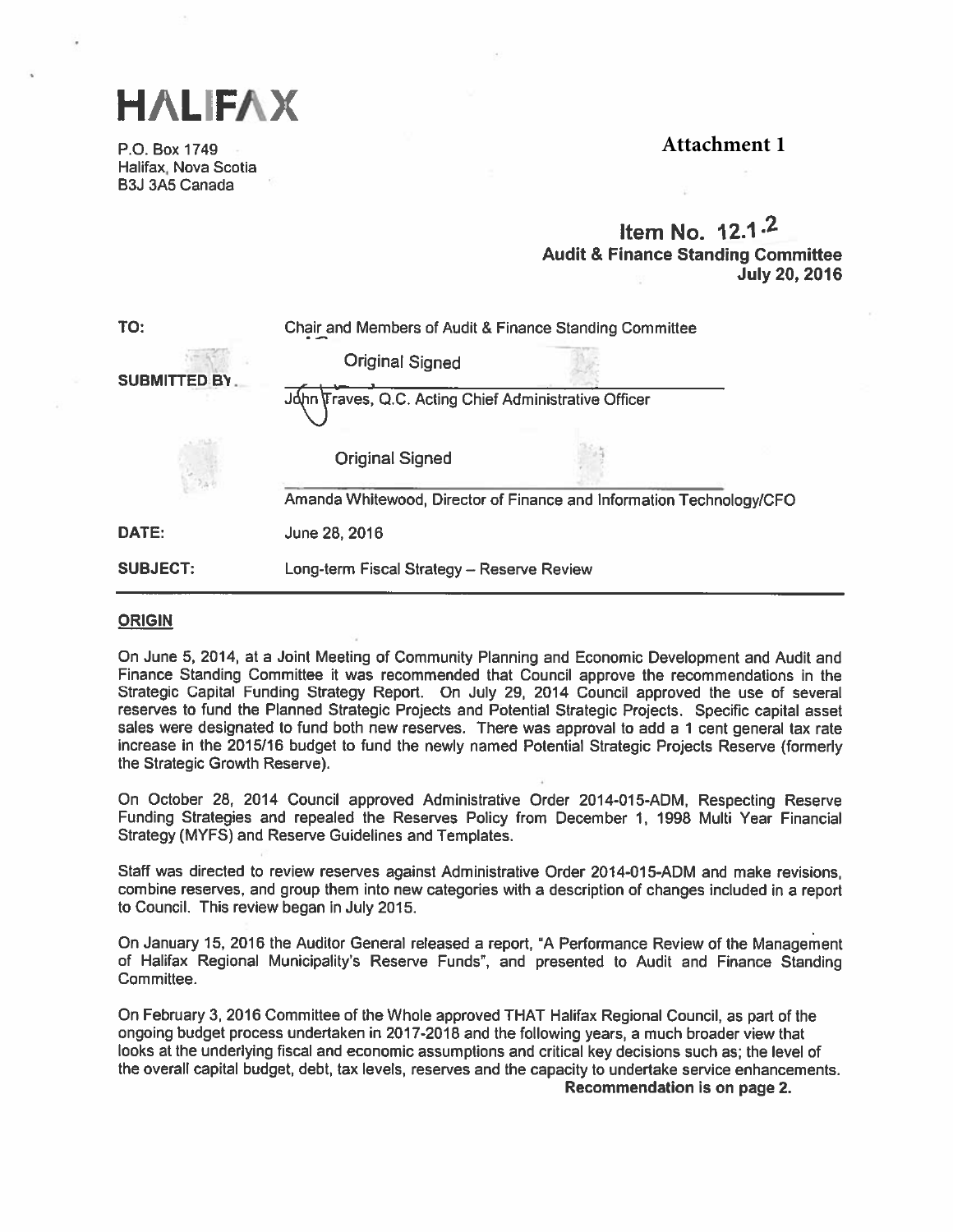#### LEGISLATIVE AUTHORITY

Halifax Regional Municipality Charter, section 120(1) — The Municipality shall maintain <sup>a</sup> capital reserve fund; section  $120(3)$  - The capital reserve fund includes

(a) funds received from the sale of property;

(b) the proceeds of insurance resulting from loss or damage of property that is not used for replacement, repair or reconstruction of the property:

(c) any surplus remaining from the sale of debentures that is not used for the purpose for which the debentures were issued;

(d) the surplus remaining in <sup>a</sup> sinking fund when the debentures for which it was established are repaid;

(e) any capital gran<sup>t</sup> not expended in the year in which it was paid;

(f) proceeds received from the winding up of <sup>a</sup> municipal enterprise as defined in the Municipal Finance Corporation Act;

(g) the current fiscal year's accrual for landfill closure and pos<sup>t</sup> closure costs; and

(h) amounts transferred to the fund by the Council; section 120(6) -The Municipality may maintain other reserve funds for such purposes as the Council may determine.

The Provincial Financial Reporting and Accounting Manual (FRAM) section 3.16(g) requires the municipality's operating fund surplus to be transferred to an operating reserve.

Audit and Finance Standing Committee Terms of Reference section 3.2.6 which states "Review, as required, any other policies, procedures, forecasts, reports or process as agreed to mutually by the Municipality's CAO and the Committee.

#### **RECOMMENDATION**

It is recommended that the Audit & Finance Standing Committee recommend that Halifax Regional Council approve the proposed reserves as presented in Attachment 1 of this report.

### BACKGROUND

The long-term financial stability of the Municipality is <sup>a</sup> key priority outcome for Council. Ensuring longterm financial sustainability requires better information for Council and the public, including improved metrics, additional information on program costs and enhanced performance information including the costs of services. This work is supported by the need for improved long-term decisions on debt, capital, taxes, reserves, capital from operating funding and our long-term service requirements. Reserves are <sup>a</sup> key par<sup>t</sup> of the long-term plan.

In 2014, Administrative Order 2014-015-ADM was approved by Council and lays out a new framework for reserves. The new Reserve categories are intended to serve three specific purposes:

- 1. Risk.
- 2. Opportunities.
- 3. Future Obligations.

Council directed staff to group the reserves into the new categories and prepare recommendations on combining or revising the current reserves.

There are currently 52 reserves, with approximately 50% of them with a balance less than \$1M. Many of the reserves have unclear purposes, or duplicate purposes with specific uses which can lead to limited flexibility. The number of reserves also contributes to <sup>a</sup> complex administration of them for the business units and to finance in administration of the reserves.

#### **DISCUSSION**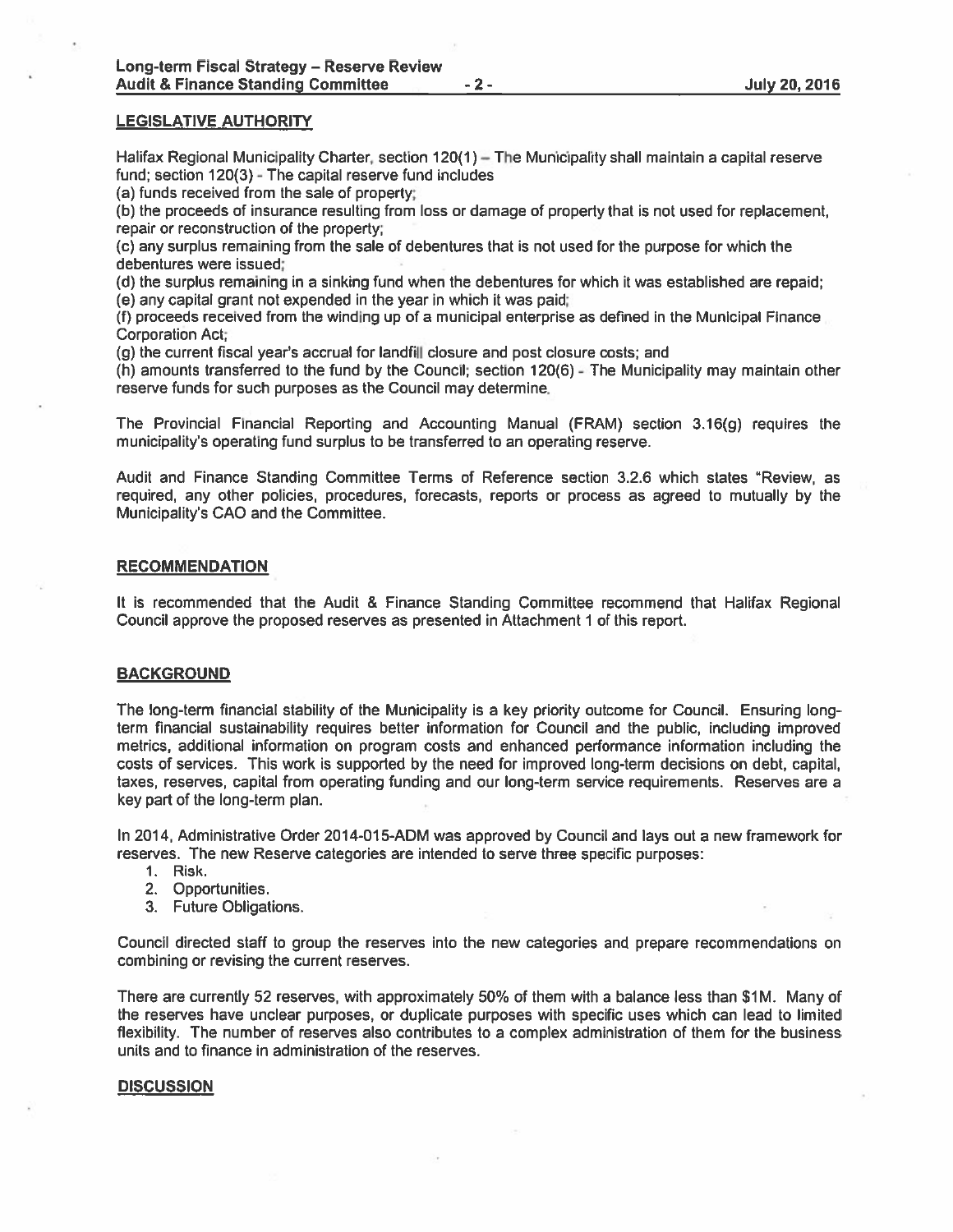The Municipality's long-term financial health is critically important and reserves <sup>p</sup>lay <sup>a</sup> significant role in this. Long-term planning integrates Council's priority outcomes with services, service standards and <sup>a</sup> long-term capital plan.

This requires the balancing of the current needs of the residents and businesses in the Municipality, the long-term outlook of the Municipality as outlined by the Halifax Partnership, <sup>g</sup>lobal economic influences and the current and long-term financial resources. It is prudent for HRM to determine the right mix of taxes, user fees and other revenues, and the appropriate debt and funding strategy.

Funding to and from the reserves through the annual budget process creates <sup>a</sup> circular transfer of funds in some instances. For example, in the 2016/17 fiscal year, the Operating Budget is to contribute \$325M to the Reserves; in turn, Reserves are to contribute \$6.5M to the Operating Budget. In addition, the Reserve Budget will receive \$56.5M from the sales of assets, primarily land, and is budgeted to transfer \$72.OM to the Capital Budget. Through <sup>a</sup> review of financial policies, developing <sup>a</sup> long-term financial strategy and updating reserve business cases, some of these transfers are expected to be eliminated, or reduced to provide a clear, non-convoluted representation of how funds move or transfer between HRM's operating, capital and reserve funds.

In addition to the funding from Reserves, the Capital Budget is to receive \$42.1M from the Operating Budget in the form of Capital from Operating funding, \$32.3M from outside sources such as Gas Tax and cost sharing and 551 3M from debt.

From <sup>a</sup> debt perspective, the tax supported debt of the municipality continues to steadily decline. Debt had peaked in 1998-99 at nearly 5350M and now stands at \$251M today, an average decline of 1.6% per year since 1999. Creating long term financial plans (including multi-year operating and capital budgets) offers the municipality the chance to make even better use of public funds. Through consolidation of the number of reserves, the proceeds from sales of assets, required by the HRM Charter to be placed into <sup>a</sup> capital reserve, would be placed into fewer reserves providing flexibility to fund capital projects that may otherwise have been funded by debt through the capital budget process.

The Administrative Order 2014-015-ADM approved by Council in 2014, provided the overall framework for improving the effectiveness of our reserves. It provided definitions for three types of reserves:

- 1. A "contingency fund for risk" recognizes that the "financial risk of unforeseen events involving substantial costs, such as emergencies or economic events" can be mitigated through <sup>a</sup> reserve;
- 2. A "contingency fund for opportunities" recognizes that not all expenditures are "planned or anticipated" and that opportunities arise to develop services or achieve efficiencies such as <sup>a</sup> "sudden change in the economy or the introduction of cost shared programs from other levels of governmen<sup>t</sup> or the private sector".
- 3. A "saving fund for future obligation" to "recapitalize assets" or where the asset or project "may not ye<sup>t</sup> be specified" but is "associated with <sup>a</sup> strategic plan", such as the Central Library Recapitalization Reserve.

#### **Current State of Reserves**

Currently there are 52 reserves divided into three funds:

- 1. Operating Reserves: These reserves are used to maintain operating stabilization for unplanned events, and/or obligations such as the Election Reserve or the Snow & Ice Variable Operating Reserve to name <sup>a</sup> few. The balance of the Operating Reserves, as of March 31, 2016, was \$27.1M.
- 2. Equipment Reserves: These reserves are used to save for large expenditures on vehicles and equipment. The balance of the Equipment Reserves, as of March 31, 2016, was \$4.1 million.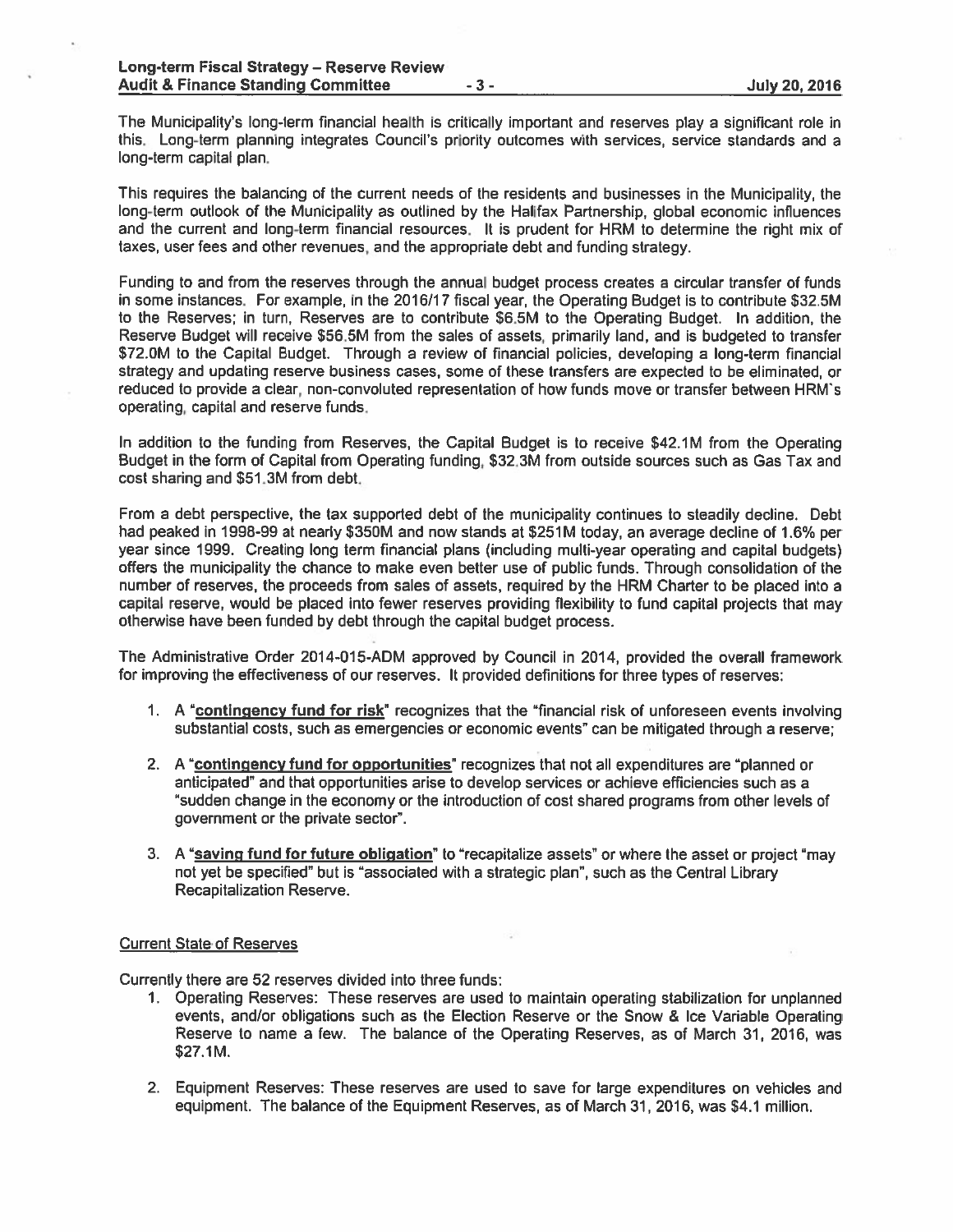3. Capital Reserves: These reserves are used to fund long-term future contingencies and the capital cost of future projects such as the Planned Strategic Project Reserve, Gas Tax Reserve, Waste Resources Capital Reserve to name <sup>a</sup> few. The balance of the Capital Reserves, as of March 31, 2016, was \$81.9 million.

Of these 52 reserves, nearly 50% of reserves have <sup>a</sup> balance below S1M, and three have <sup>a</sup> balance, after commitments, that are negative. These are the Sale of Capital Assets Reserve (Sale of Land), the Major Events Facilities Reserve and the Culture Development Reserve.

Currently, reserves are used for <sup>a</sup> large variety of purposes:

- To carry forward Provincial and Federal funds (gas tax, police officers).
- To fund operating costs that overlap fiscal years (grants and studies).
- To provide funding for unbudgeted items that may arise.
- To fund capital projects of all types.
- To 'normalize tax rates' or smooth expenditures that only occur periodically or fluctuate (elections and winter works).
- To save for unknown risk (insurance).
- To save for future obligations (landfills).
- To create miscellaneous funds for specific assets (BMO, Metro Park and cemeteries).
- To pay off principal and interest of future debt (\$lOm fund for strategic infrastructure).

The variety of reserve purposes adds complexity to managing and using the current reserves. The assumptions for each reserve have to be consistent with both the Capital and Operating budgets, otherwise plans will need to be adjusted or revised. Often the specific purpose of <sup>a</sup> reserve is either vague, written very narrowly, or has become outdated due to changing events and circumstances. A better approach is to have clear purposes based on long-term expectations and outcomes. At the same time, the final use of <sup>a</sup> reserve will often be made by <sup>a</sup> future Council which may consider changes in demographic needs, technology, societal expectations, etc. For example, it would not make practical sense to have <sup>a</sup> reserve for every building that HRM owns. The Capital Budget can adequately <sup>p</sup>lan for the vast majority of such structures. Council might consider <sup>a</sup> reserve for <sup>a</sup> significant public structure, such as the Central Library or <sup>a</sup> class of buildings, such as regional facilities.

None of the activities that are allowed under the current reserve structure are recommended to be eliminated. Some activities, however, are better suited to be carried out through the Operating or the Capital Budget rather than reserve funds, The changes, as outlined in the Administrative Order 2014-015- ADM, would result in significant improvements and would include:

- Strengthening the accountability and improved transparency of reserves and the budget.
- $\overline{\phantom{a}}$ Creating more strategic reserves by merging existing reserves.
- Ensuring each reserve has <sup>a</sup> clear purpose that is tied to Council's strategic direction.
- Integrating both the Operating and Capital Budgets through proactive reserve management.

In preparing the changes to the reserves, several organizations provided best practice or guidance. The Government Finance Officers Association (GFOA) recommends areas to review to determine the need for reserves. Despite being United States focused, their process provided <sup>a</sup> good framework.

The Province of Nova Scotia, through their Financial Condition Index (FCI's), indicates that all municipalities should have operating reserves of 10% or more of operating expenditures. The Provincial FCI does not differentiate between small and large municipalities in their recommendation. This index does provide <sup>a</sup> good reference point for consideration.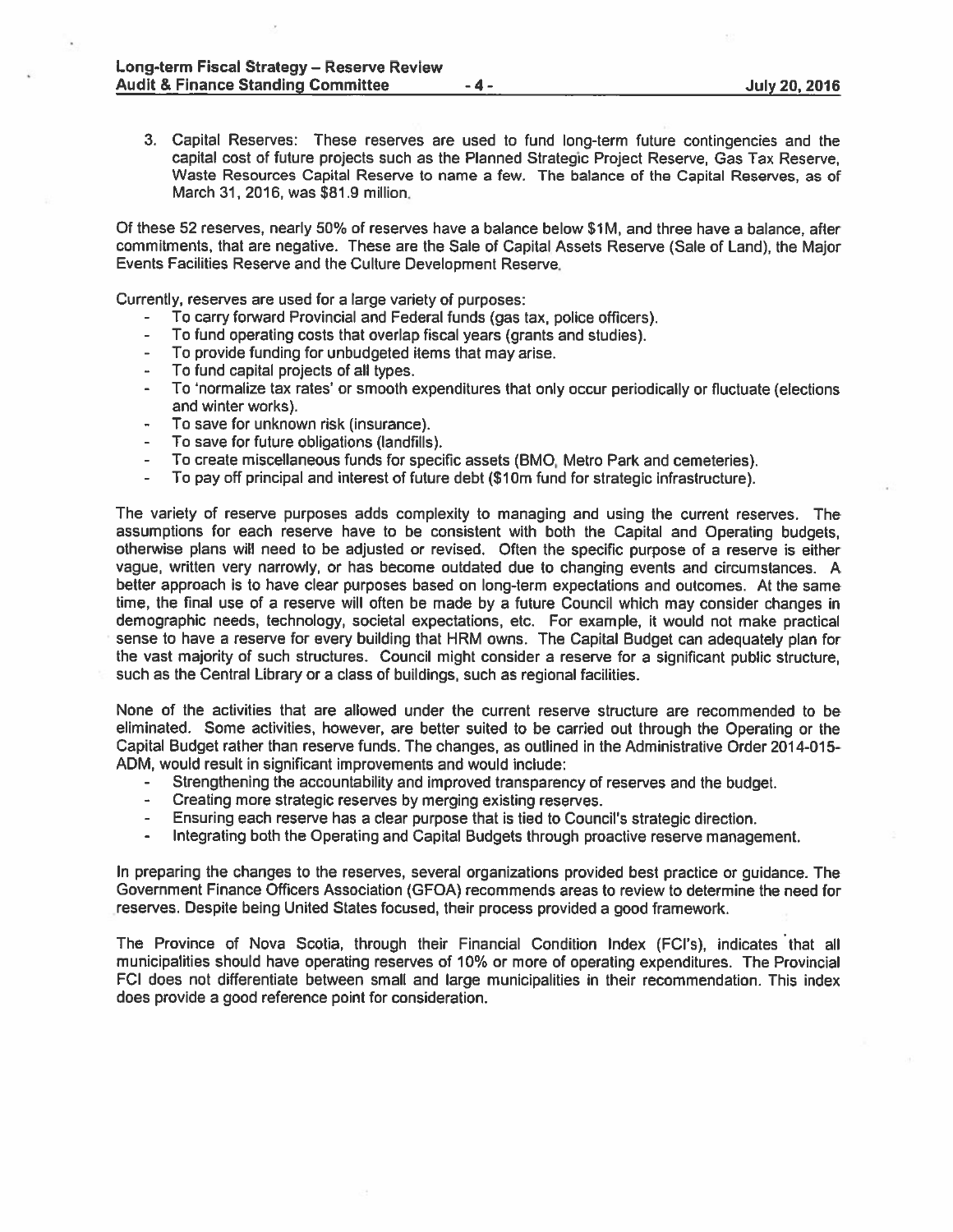### Consolidation of Reserves

The review of the current reserves, the administrative order, the GFOA and FCI, resulted in <sup>a</sup> rethink of how reserves are used. The focus has shifted to fewer reserves with <sup>a</sup> broader, HRM wide long-term prospective. This will reduce complexity, increase flexibility and allow the more effective utilization of the reserves.

The reserves are regrouped into the 3 categories. Risk, Obligation and Opportunity, and are reduced from 52 to 20 reserves. It is expected that this list of reserves will be further refined as we move forward. Please refer to Attachment 1 to show consolidation details of which reserves merge into the new reserves.

Risk Reserves - A contingency fund for risk recognizes that the financial risk of unforeseen events involving substantial costs, such as emergencies or economic events, and that <sup>a</sup> reserve can mitigate this risk by providing funding for sufficient public safety or preventing service interruptions.

Currently there are <sup>9</sup> reserves that fit into this category. The following <sup>4</sup> reserves are recommended:

- 1. Self-Insurance Reserve to fund insurance claims above the deductible and other uninsured risks.
- 2. Police Officer on the Job Injury Reserve to suppor<sup>t</sup> police officers injured while on duty.
- 3. Operating Stabilization Reserve to fund fluctuations in operating expenditures such as winter works or service improvements.
- 4. General Contingency Reserve to provide <sup>a</sup> flexible source of additional funds for additional risks and fluctuations not already considered.

Obligation Reserves - <sup>A</sup> saving fund for future obligation recognizes that: a) an obligation may be associated with recapitalization of <sup>a</sup> specific asset where the estimated lifecycle cost of an asset can be reasonably estimated; b) an obligation with <sup>a</sup> strategic <sup>p</sup>lan where the asset or project may not ye<sup>t</sup> be specified, such as the purchase of land; c) that <sup>a</sup> future expenditure may be manage<sup>d</sup> through the longterm operating or capital budget, depending on the magnitude or situation of the obligation.

Currently there are 29 reserves that fit into this category. The following <sup>11</sup> reserves are recommended:

- 1. Landfill Closure and Post Closure Cost Reserve to fund the long-term cost of closing the various landfill sites and monitoring them into the future. This reserve is required under the Halifax Regional Municipality Charter and the Provincial Financial Reporting and Accounting Manual (FRAM).
- 2. Municipal Elections Reserve to fund the Municipal Election every <sup>4</sup> years and special elections as required.
- 3. Debt Principal and Interest Repayment Reserve to help cover the increased debt costs related to the expected new Federal infrastructure programs or <sup>a</sup> project such as the replacement of LED streetlights.
- 4. Convention Centre Reserve to help cover the costs of the new convention centre.
- 5. Vehicle Reserve for the purchase of vehicles for the organization.
- 6. Central Library Recapitalization Reserve to accumulate funds to suppor<sup>t</sup> the eventual revitalization and replacement of the Central Library.
- 7. Building Recapitalization and Replacement Reserve for the recapitalization and replacement of our buildings not covered by other reserves.
- 8. Multi-district Facilities Reserve for the long-term improvement, recapitalization and replacement of the multi-district facilities.
- 9. Transit Capital Reserve to suppor<sup>t</sup> transit capital projects.
- 10. Waste Facilities Construction Reserve for the construction of waste facilities.
- 11. Capital Fund Reserve for capital projects not specifically covered by the above reserves.

Opportunity Reserves — <sup>A</sup> contingency fund for opportunities recognizes that: a) not all expenditures are <sup>p</sup>lanned or anticipated; and b) an opportunity may arise to develop services or achieve efficiencies and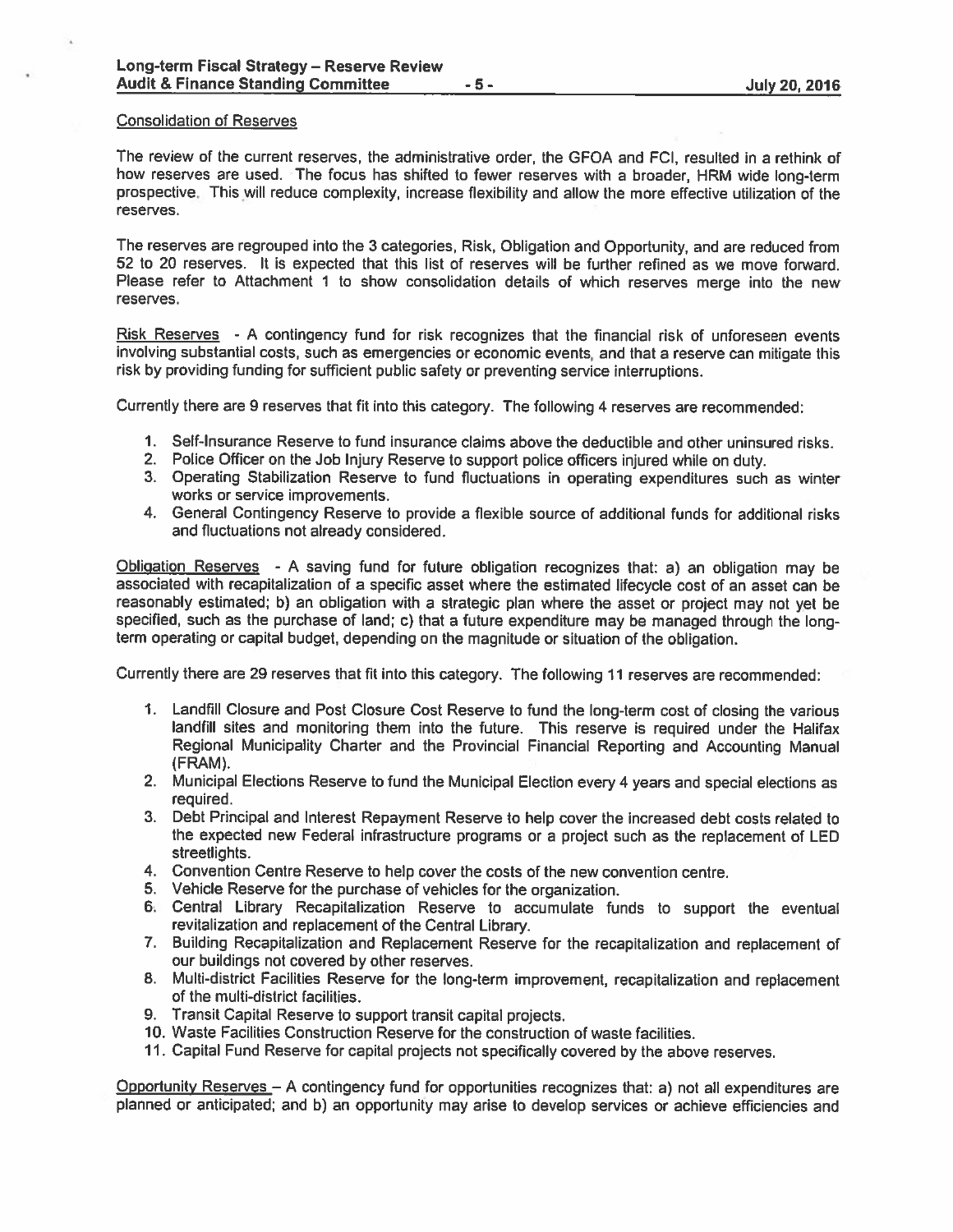that the Municipality must react rapidly or lose that opportunity, such as <sup>a</sup> sudden change in the economy or the introduction of cost shared programs from other levels of governmen<sup>t</sup> or the private sector.

Currently there are <sup>11</sup> reserves that fit into this category. The following 5 are recommended:

- 1. Strategic Capital Project Reserve for the construction of long-term assets. Current projects would include the new four-pads and the Dartmouth Sportsplex.
- 2. Parkland Development Reserve for the development of parkland.
- 3. Business/Industrial Parkland Expansion Reserve for the development and expansion of the Business and Industrial Parks.
- 4. Community and Events Reserve to provide suppor<sup>t</sup> for events, marketing and community partnerships.
- 5. Gas Tax Reserve to segregate the Gas Tax funding received and utilized for public infrastructure. This reserve is required under the terms of the Municipal Funding Agreement for the transfer of Federal Gas Tax Funds.

#### Next Steps

Staff will develop the required 20 new business cases for these reserves and return with these for approval in the fall of 2016. The intent is for the new business cases to include the purpose and intent of the reserves being consolidated and to allow for greater flexibility going forward.

As long-term operating and capital planning are better established, the requirement and classification for some of these reserves may be altered. It is also possible that staff may recommend some adjustments to the Administrative Order.

As the business cases are being developed and approved, additional conversations will take <sup>p</sup>lace with the business units to ensure there is full understanding of the approach and that all current commitments are still required. There will likely be changes to the 2017-18 Operating Budgets to include activities that are better funded through that mechanism than through <sup>a</sup> reserve.

### FINANCIAL IMPLICATIONS

The proposed regrouping of the reserves will have no financial implication to the current fiscal year. In the longer term, the additional flexibility in the reserves and <sup>a</sup> full integration in the long-term operating and capital budget process will ensure that the reserves have the appropriate balances to suppor<sup>t</sup> the organization.

#### RISK CONSIDERATION

There are no significant risks associated with the recommendation in this report. The risks considered rate Low. The consolidation of 52 reserves into 20 reserves will improve reserve flexibility to fund operating or capital and could actually reduce our risk exposure by building reserves that are flexible to respond and plan for future needs or unknown events.

#### COMMUNITY ENGAGEMENT

None required.

### ENVIRONMENTAL IMPLICATIONS

There are no environmental implications.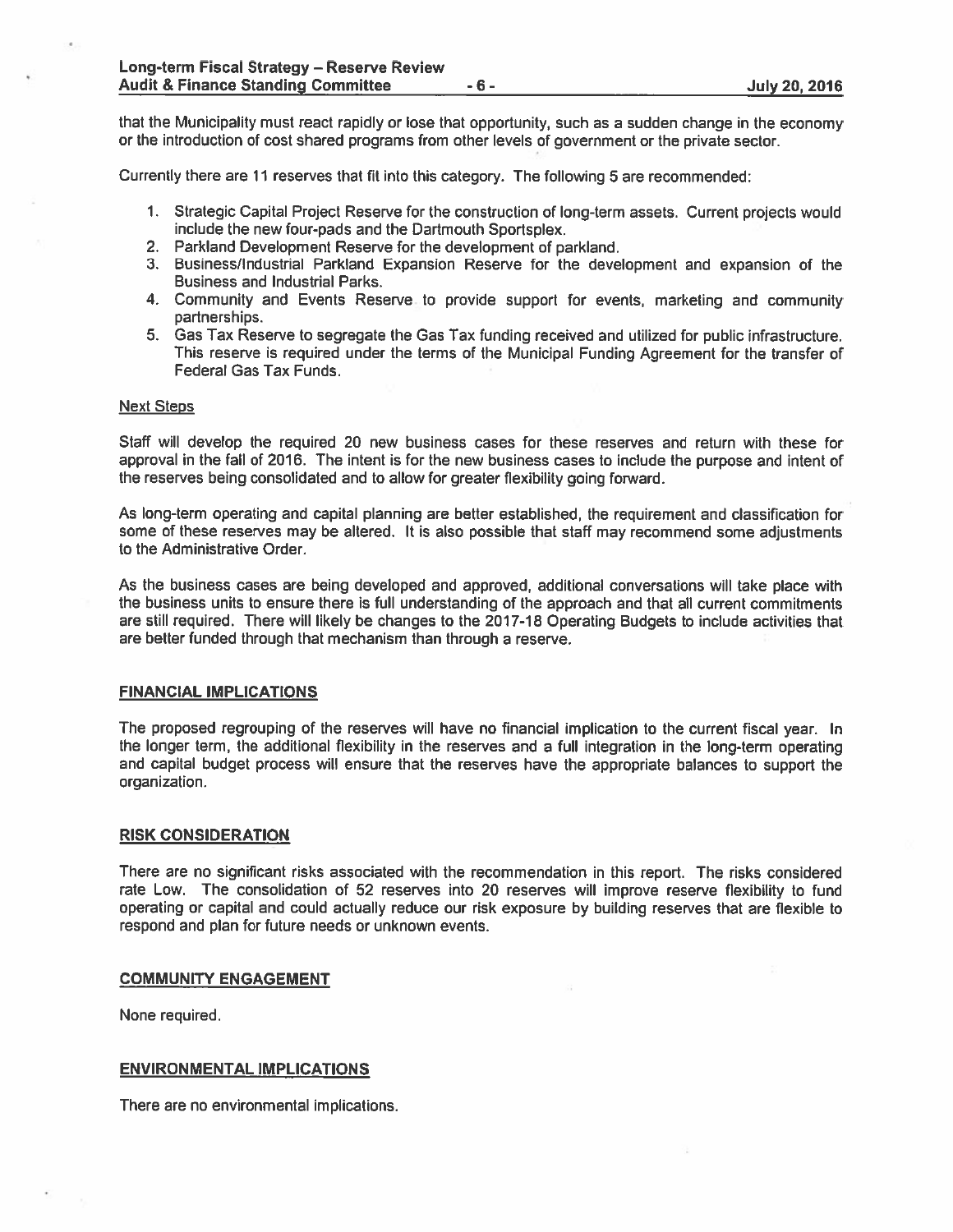### **ALTERNATIVES**

The Audit and Finance Standing Committee may reject the current proposa<sup>l</sup> and maintain the status quo or may modify the number, and purpose, of the reserves.

#### **ATTACHMENTS**

Attachment 1: Detailed list of proposed reserves. Attachment 2: Administrative Order 2014-015-ADM.

<sup>A</sup> copy of this repor<sup>t</sup> can be obtained online at http://www.halifax.ca/boardscam/SCfinance/index.php then choose the appropriate meeting date, or by contacting the Office of the Municipal Clerk at 902.490.4210, or Fax 902.490.4208.

Report Prepared by: Louis de Montbrun, Manager, Financial Reporting, 902.476.0585 Bruce Fisher, Manager, Financial Policy and Planning, 902.490.4493 Original Signed

Financial Approval by:

Amanda Whitewood, Director of Finance & ICT/CFO, 902.490.6308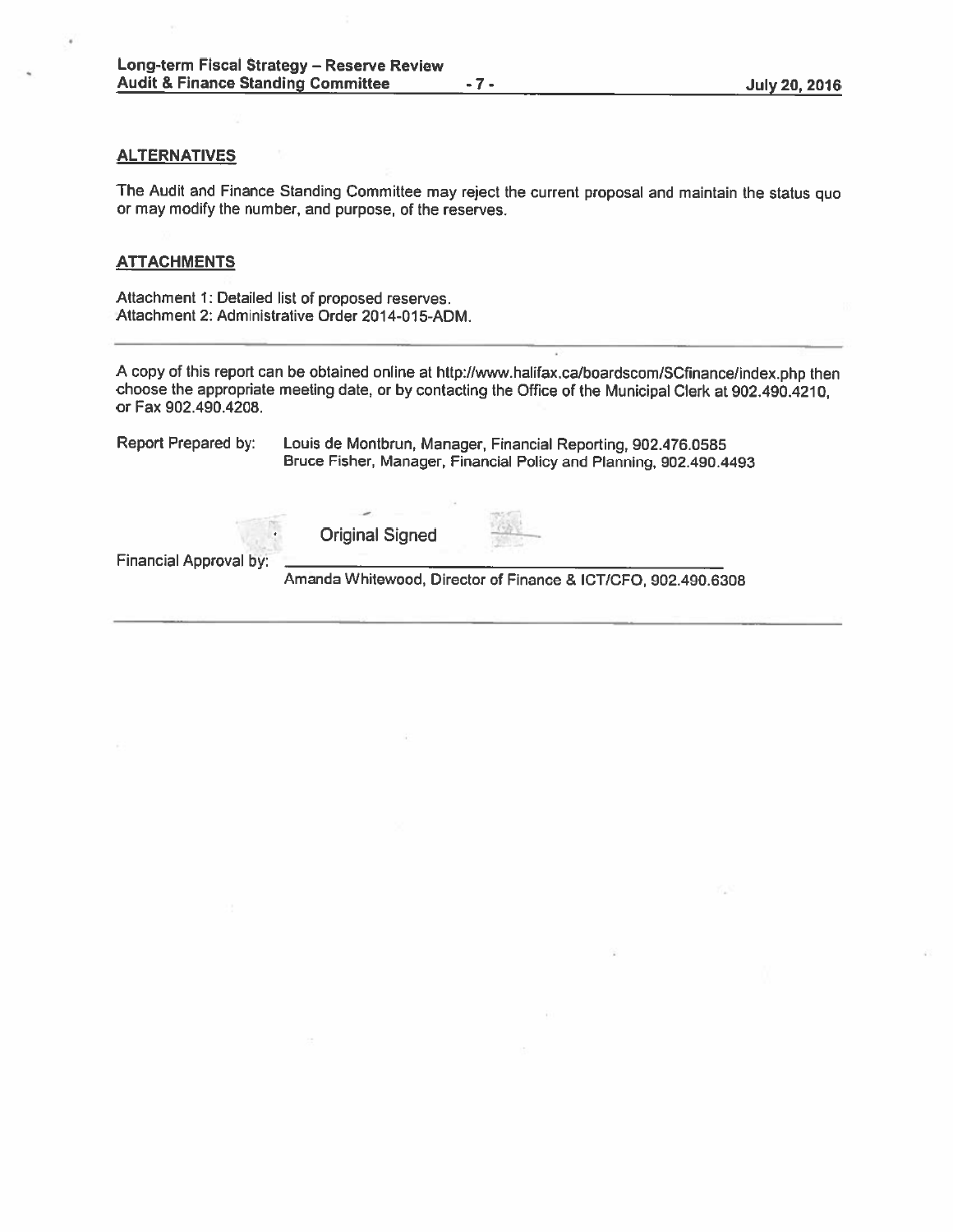Attachment 1

| <b>Proposed Reserve Reallocations</b>                                                                                                                                                                                                                                                                                                                                     |                                                                                   |                                |                                                                                   |
|---------------------------------------------------------------------------------------------------------------------------------------------------------------------------------------------------------------------------------------------------------------------------------------------------------------------------------------------------------------------------|-----------------------------------------------------------------------------------|--------------------------------|-----------------------------------------------------------------------------------|
| Reserve                                                                                                                                                                                                                                                                                                                                                                   | <b>Current</b><br><b>Balance as of</b><br>March 31,<br>2016                       | Pending<br><b>Expenditures</b> | <b>Net Available</b><br><b>Balance</b><br>March 31,<br>2016                       |
| <b>Risk Reserves</b>                                                                                                                                                                                                                                                                                                                                                      |                                                                                   |                                |                                                                                   |
| Self Insurance Reserve                                                                                                                                                                                                                                                                                                                                                    |                                                                                   |                                |                                                                                   |
| Q306 Self Insurance Reserve                                                                                                                                                                                                                                                                                                                                               | 3,995,376                                                                         |                                | 3,995,376                                                                         |
| Self Insurance Reserve                                                                                                                                                                                                                                                                                                                                                    | 3,995,376                                                                         |                                | 3,995,376                                                                         |
| Police Officer on the Job Injury Reserve<br>Q323 Police Officer on the Job Injury (Compensation) Reserve                                                                                                                                                                                                                                                                  | 1,851,908                                                                         |                                | 1,851,908                                                                         |
| Police Officer on the Job Injury Reserve                                                                                                                                                                                                                                                                                                                                  | 1,851,908                                                                         |                                | 1,851,908                                                                         |
| <b>Operating Stabilization Reserve</b><br>Q308 Operations Stabilization Reserve<br>Q309 Snow &Ice Control Variable Operating Reserve<br>Q314 EMO Cost Recovery Reserve<br>Q316 DNA Cost Reserve<br>Q322 Police Emergency/Extraordinary Investigation Reserve<br>Q325 Provincially Funded Police Officers & Facility Lease Reser<br><b>Operating Stabilization Reserve</b> | 994,723<br>2,750,329<br>350,746<br>223,930<br>1,037,009<br>3,520,206<br>8,876,943 |                                | 994,723<br>2,750,329<br>350,746<br>223,930<br>1,037,009<br>3,520,206<br>8,876,943 |
| <b>General Contingency Reserve</b><br>Q328 Operating Surplus Reserve                                                                                                                                                                                                                                                                                                      | 2,973,400                                                                         | (285, 647)                     | 2,687,753                                                                         |
| <b>General Contingency Reserve</b>                                                                                                                                                                                                                                                                                                                                        | 2,973,400                                                                         | (285, 647)                     | 2,687,753                                                                         |
| <b>Total Risk Reserves</b>                                                                                                                                                                                                                                                                                                                                                | 17,697,627                                                                        | (285, 647)                     | 17,411,980                                                                        |

 $\alpha$ 

 $\Xi$ 

Ň.

 $\mathcal{L}$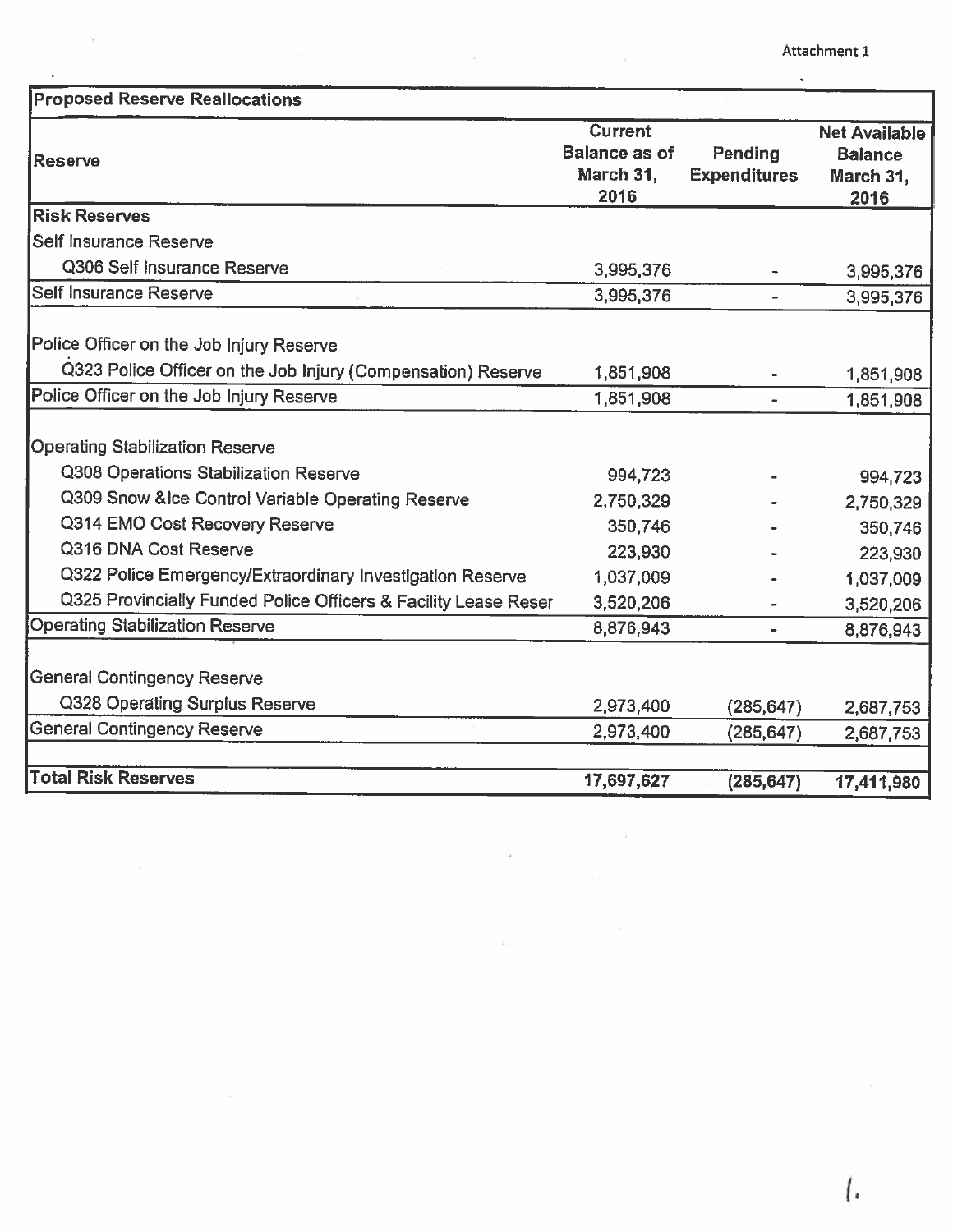| <b>Current</b><br><b>Balance as of</b><br>Pending<br>March 31,<br><b>Expenditures</b><br>2016<br>2016<br>Q119 Sackville Landfill Closure Reserve<br>2,005,608<br>(1,263,762)<br>Q120 Otter Lake Landfill Closure Reserve<br>11,295,659<br>(7,512,261)<br>3,783,398<br>13,301,267<br>(8,776,023) |                                                     | <b>Proposed Reserve Reallocations</b> |
|-------------------------------------------------------------------------------------------------------------------------------------------------------------------------------------------------------------------------------------------------------------------------------------------------|-----------------------------------------------------|---------------------------------------|
| <b>Obligation Reserves</b><br>Landfill Closure & Post Closure Cost Reserve<br>Landfill Closure & Post Closure Cost Reserve<br><b>Municipal Election Reserve</b>                                                                                                                                 | <b>Net Available</b><br><b>Balance</b><br>March 31, | <b>Reserve</b>                        |
|                                                                                                                                                                                                                                                                                                 |                                                     |                                       |
|                                                                                                                                                                                                                                                                                                 |                                                     |                                       |
|                                                                                                                                                                                                                                                                                                 |                                                     |                                       |
|                                                                                                                                                                                                                                                                                                 | 741,846                                             |                                       |
|                                                                                                                                                                                                                                                                                                 |                                                     |                                       |
|                                                                                                                                                                                                                                                                                                 | 4,525,244                                           |                                       |
|                                                                                                                                                                                                                                                                                                 |                                                     |                                       |
| Q313 Municipal Elections Reserves<br>1,663,942<br>(87, 784)                                                                                                                                                                                                                                     | 1,576,158                                           |                                       |
| Municipal Election Reserve<br>1,663,942<br>(87, 784)                                                                                                                                                                                                                                            | 1,576,158                                           |                                       |
|                                                                                                                                                                                                                                                                                                 |                                                     |                                       |
| Debt Principal and Interest Repayment Reserve                                                                                                                                                                                                                                                   |                                                     |                                       |
| Q327 LED Street Light Conversion Reserve<br>3,920,357<br>(802, 421)                                                                                                                                                                                                                             | 3,117,936                                           |                                       |
| Q331 Strategic Infrastructure Reserve                                                                                                                                                                                                                                                           |                                                     |                                       |
| Debt Principal and Interest Repayment Reserve<br>3,920,357<br>(802, 421)                                                                                                                                                                                                                        | 3,117,936                                           |                                       |
|                                                                                                                                                                                                                                                                                                 |                                                     |                                       |
| <b>Convention Centre Reserve</b>                                                                                                                                                                                                                                                                |                                                     |                                       |
| Q326 Convention Centre Reserve<br>2,773,899                                                                                                                                                                                                                                                     | 2,773,899                                           |                                       |
| <b>Convention Centre Reserve</b><br>2,773,899                                                                                                                                                                                                                                                   | 2,773,899                                           |                                       |
| <b>Capital Fund Reserve</b>                                                                                                                                                                                                                                                                     |                                                     |                                       |
| Q101 Sale of Capital Assets Reserve (Sale of Land)<br>999,149<br>(7,912,342)                                                                                                                                                                                                                    | (6,913,193)                                         |                                       |
| Q103 Capital Surplus Account Reserve<br>11,301,292<br>(6, 162, 595)                                                                                                                                                                                                                             | 5,138,697                                           |                                       |
| Q124 Upper Sackville Turf Capital Reserve<br>146,969                                                                                                                                                                                                                                            | 146,969                                             |                                       |
| Q130 Capital Replacement Reserve<br>1,609,332<br>(21, 348)                                                                                                                                                                                                                                      | 1,587,984                                           |                                       |
| Q131 Energy and Underground Services Reserve<br>2,024,473<br>(1,711,206)                                                                                                                                                                                                                        | 313,267                                             |                                       |
| Q142 Waterfront Development Reserve<br>268,175                                                                                                                                                                                                                                                  | 268,175                                             |                                       |
| Q311 Cemetery Maintenance Reserve<br>148,606                                                                                                                                                                                                                                                    | 148,606                                             |                                       |
| Q321 Information & Communication Technologies (ICT) Reserve<br>238,489<br>(222,086)                                                                                                                                                                                                             | 16,403                                              |                                       |
| Q329 Regional Parking Strategy & Urban Core Improvement Re<br>2,022,516                                                                                                                                                                                                                         | 2,022,516                                           |                                       |
| <b>Capital Fund Reserve</b><br>18,759,001<br>(16,029,577)                                                                                                                                                                                                                                       | 2,729,424                                           |                                       |
|                                                                                                                                                                                                                                                                                                 |                                                     |                                       |
| Vehicle Reserve                                                                                                                                                                                                                                                                                 |                                                     |                                       |
| Q204 General Fleet Reserve<br>2,661,525                                                                                                                                                                                                                                                         | 2,661,525                                           |                                       |
| Q205 Police Vehicles & Equipment Reserve<br>702,897                                                                                                                                                                                                                                             | 702,897                                             |                                       |
| Q206 Fire & Emergency Service Vehicle & Equipment Reserve<br>828,996<br>(51,790)                                                                                                                                                                                                                | 777,206                                             |                                       |
| Vehicle Reserve<br>4,193,418<br>(51, 790)                                                                                                                                                                                                                                                       | 4,141,628                                           |                                       |

 $\overline{\phantom{a}}$ 

 $\tilde{\nu}_\mathrm{S}$ 

 $\bar{\star}$ 

 $2.$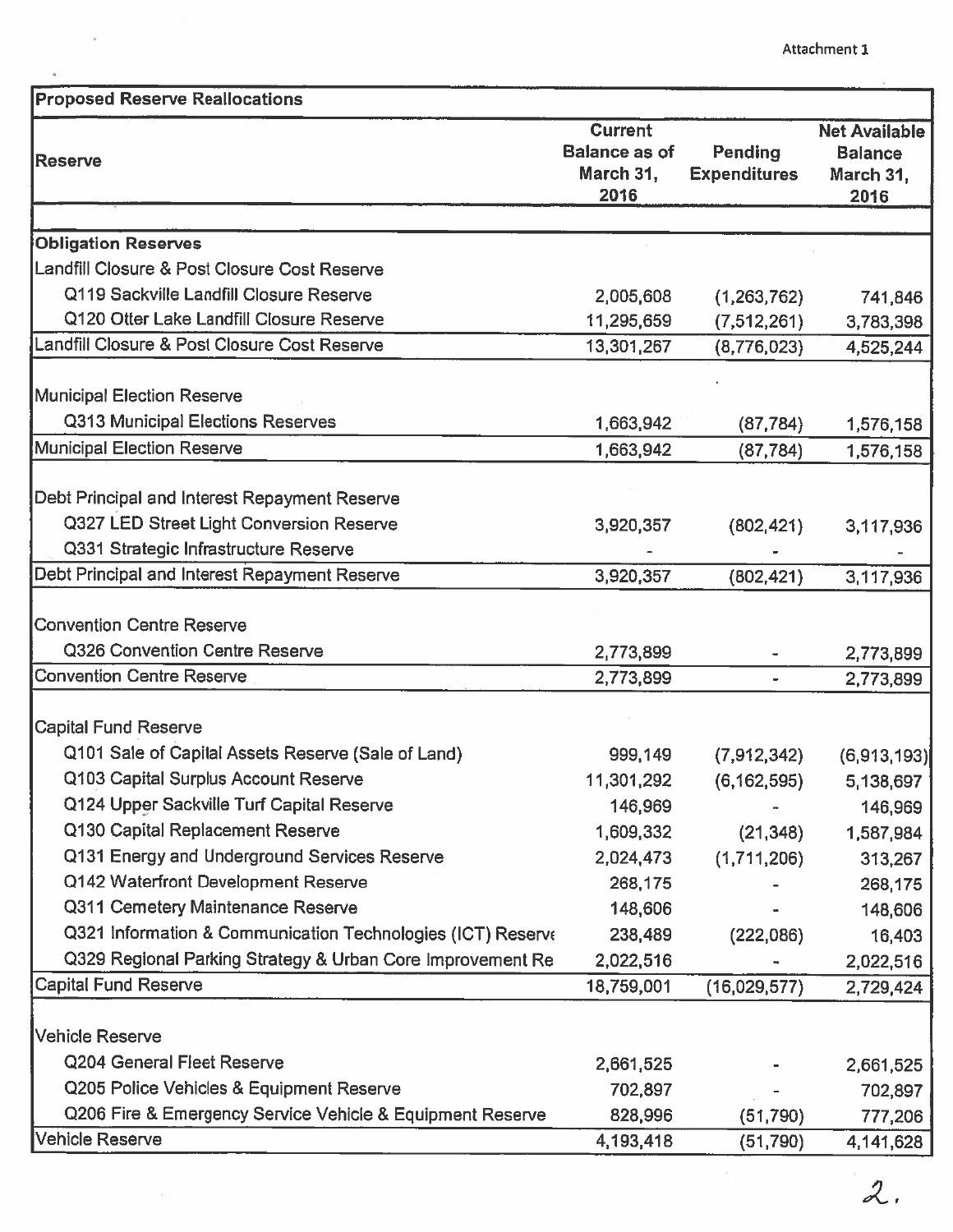| <b>Proposed Reserve Reallocations</b>                       |                                                             |                                |                                                             |
|-------------------------------------------------------------|-------------------------------------------------------------|--------------------------------|-------------------------------------------------------------|
| <b>Reserve</b>                                              | <b>Current</b><br><b>Balance as of</b><br>March 31,<br>2016 | Pending<br><b>Expenditures</b> | <b>Net Available</b><br><b>Balance</b><br>March 31,<br>2016 |
| Central Library Recapitalization Reserve                    |                                                             |                                |                                                             |
| Q140 Central Library Recapitalization Reserve               | 1,634,328                                                   |                                |                                                             |
| Central Library Recapitalization Reserve                    | 1,634,328                                                   | $\sim$                         | 1,634,328<br>1,634,328                                      |
| Building Recapitalization and Replacement Reserve           |                                                             |                                |                                                             |
| Q112 5594-96 Morris-Future Capital Expenditure Reserve      | 67,629                                                      |                                | 67,629                                                      |
| Q125 Metro Park Parkade Reserve                             | 2,653,164                                                   |                                | 2,653,164                                                   |
| Q135 Alderney Gate Recapitalization/Leasehold Improvement R | 821,296                                                     | (711, 441)                     | 109,855                                                     |
| Q319 Major Events Facilities Reserve                        | 1,580,150                                                   | (4,019,284)                    | (2, 439, 134)                                               |
| <b>Building Recapitalization and Replacement Reserve</b>    | 5,122,239                                                   | (4,730,725)                    | 391,514                                                     |
| Multi-District Facilities Reserve                           |                                                             |                                |                                                             |
| Q141 BMO Centre Life Cycle Reserve                          | 1,354,963                                                   | (79, 114)                      | 1,275,849                                                   |
| Multi-District Facilities Reserve                           | 1,354,963                                                   | (79, 114)                      | 1,275,849                                                   |
| <b>Transit Capital Reserve</b>                              |                                                             |                                |                                                             |
| Q129 Ferry Replacement Capital Reserve                      | 2,297,959                                                   | (1,489,614)                    | 808,345                                                     |
| Q143 Bus Replacement Reserve                                | 5,087,862                                                   |                                | 5,087,862                                                   |
| Q144 Metro Transit Technology Reserve                       | 1,895,615                                                   |                                | 1,895,615                                                   |
| <b>Transit Capital Reserve</b>                              | 9,281,436                                                   | (1,489,614)                    | 7,791,822                                                   |
| <b>Waste Facilities Construction Reserve</b>                |                                                             |                                |                                                             |
| Q123 Waste Resources Capital Reserve                        | 11,820,052                                                  | (2,525,568)                    | 9,294,484                                                   |
| Q137 Regional Capital Cost Charges Reserve                  | 3,232,675                                                   |                                | 3,232,675                                                   |
| <b>Waste Facilities Construction Reserve</b>                | 15,052,727                                                  | (2,525,568)                    | 12,527,159                                                  |
| <b>Total Obligation Reserves</b>                            | 77,057,577                                                  | (34, 572, 616)                 | 42,484,961                                                  |

 $\hat{\textbf{z}}$ 

<u>and</u> and the state of the state of the state of the state of the state of the state of the state of the state of the state of the state of the state of the state of the state of the state of the state of the state of the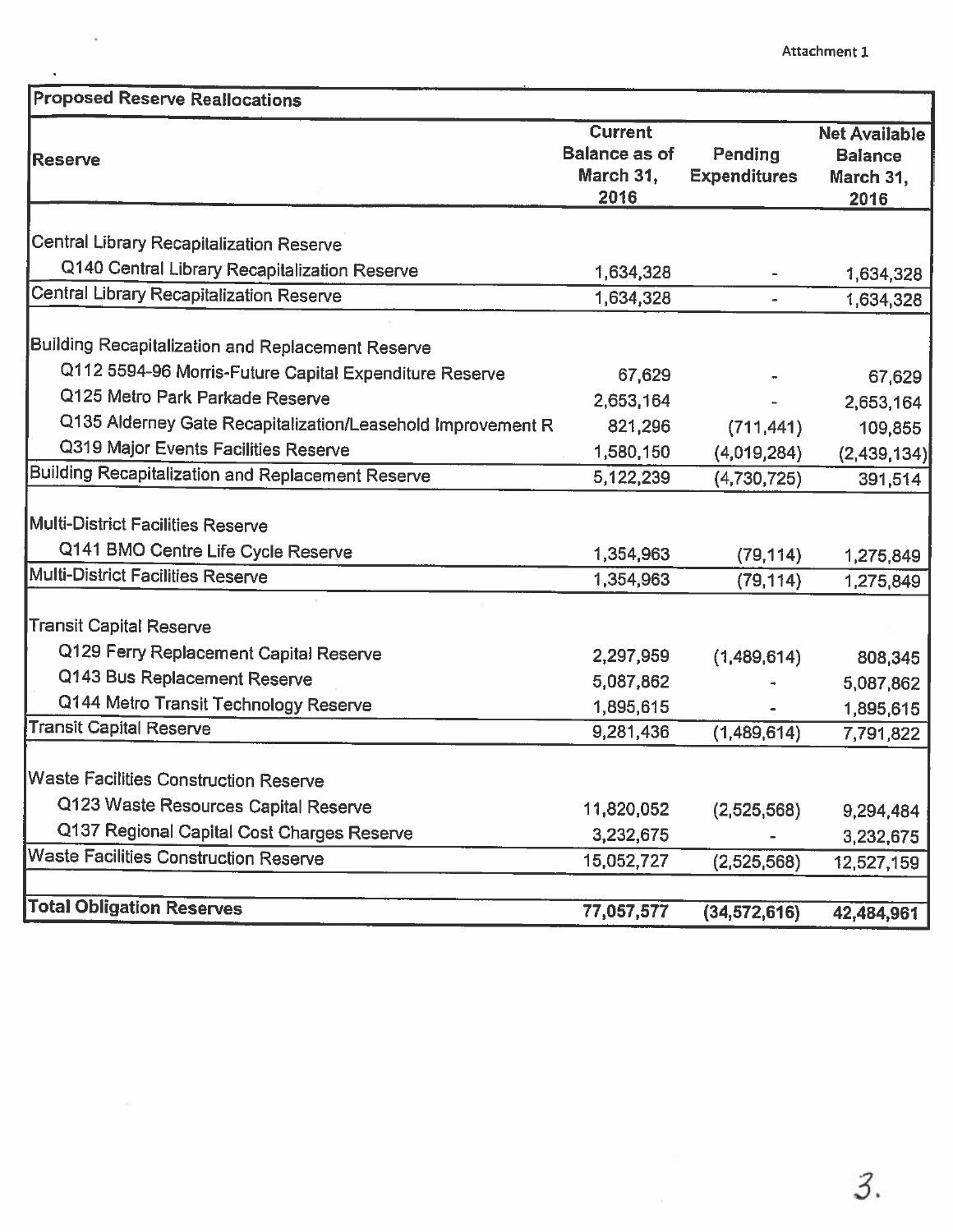| <b>Proposed Reserve Reallocations</b>                 |                                                             |                                |                                                             |
|-------------------------------------------------------|-------------------------------------------------------------|--------------------------------|-------------------------------------------------------------|
| <b>Reserve</b>                                        | <b>Current</b><br><b>Balance as of</b><br>March 31,<br>2016 | Pending<br><b>Expenditures</b> | <b>Net Available</b><br><b>Balance</b><br>March 31,<br>2016 |
|                                                       |                                                             |                                |                                                             |
| <b>Opportunity Reserves</b>                           |                                                             |                                |                                                             |
| Strategic Reserve                                     |                                                             |                                |                                                             |
| Q310 Service Improvement Reserve                      | 3,310,146                                                   | (2,200,000)                    | 1,110,146                                                   |
| Q330 Strategic Studies Reserve                        | 2,794,698                                                   | (1,414,156)                    | 1,380,542                                                   |
| Q126 Strategic Growth Reserve                         | 37,773,190                                                  | (463, 466)                     | 37,309,724                                                  |
| Q146 Planned Strategic Projects Reserve               | 12,867,454                                                  | (8,441,914)                    | 4,425,540                                                   |
| <b>Strategic Reserve</b>                              | 56,745,488                                                  | (12,519,536)                   | 44,225,952                                                  |
| <b>Parkland Development Reserve</b>                   |                                                             |                                |                                                             |
| Q107 Parkland Development Reserve                     | 4,713,895                                                   | (1, 230, 342)                  | 3,483,553                                                   |
| Parkland Development Reserve                          | 4,713,895                                                   | (1, 230, 342)                  | 3,483,553                                                   |
| Business/Industrial Parkland Expansion Reserve        |                                                             |                                |                                                             |
| Q121 Business/Industrial Parks Expansion Reserve      | 21,119,158                                                  | (20, 395, 590)                 | 723,568                                                     |
| <b>Business/Industrial Parkland Expansion Reserve</b> | 21,119,158                                                  | (20, 395, 590)                 | 723,568                                                     |
| <b>Community/ Events Reserve</b>                      |                                                             |                                |                                                             |
| Q127 HRM Sustainable Community Reserve                | 159,094                                                     |                                | 159,094                                                     |
| Q138 Community Facility Partnership Reserve           | 550,722                                                     |                                | 550,722                                                     |
| Q312 Culture Development Reserve                      | 910,484                                                     | (1, 185, 217)                  | (274, 733)                                                  |
| Q315 Marketing Levy Special Events Reserve            | 300,971                                                     | (82, 550)                      | 218,421                                                     |
| <b>Community Events Reserve</b>                       | 1,921,271                                                   | (1, 267, 767)                  | 653,504                                                     |
| <b>Gas Tax Reserve</b>                                |                                                             |                                |                                                             |
| Q134 Gas Tax Reserve                                  | 17,410,769                                                  | (13,326,097)                   | 4,084,672                                                   |
| <b>Gas Tax Reserve</b>                                | 17,410,769                                                  | (13, 326, 097)                 | 4,084,672                                                   |
|                                                       |                                                             |                                |                                                             |
| <b>Total Opportunity Reserves</b>                     | 101,910,581                                                 | (48, 739, 332)                 | 53,171,249                                                  |

 $\mathbf{x}^{\prime}$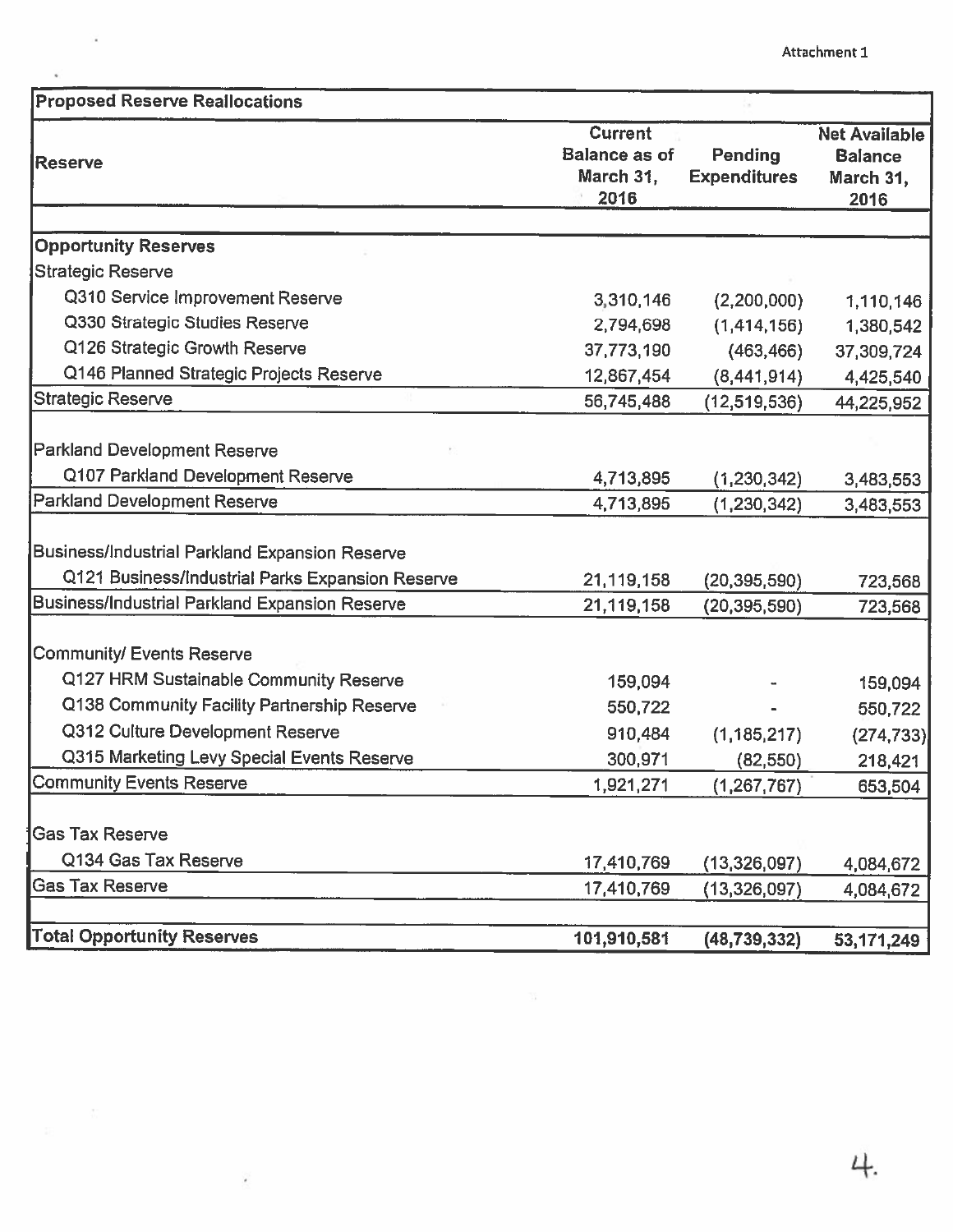Attachment 1

| <b>Proposed Reserve Reallocations</b>                       |                                                             |                                |                                                             |
|-------------------------------------------------------------|-------------------------------------------------------------|--------------------------------|-------------------------------------------------------------|
| Reserve                                                     | <b>Current</b><br><b>Balance as of</b><br>March 31,<br>2016 | Pending<br><b>Expenditures</b> | <b>Net Available</b><br><b>Balance</b><br>March 31,<br>2016 |
|                                                             |                                                             |                                |                                                             |
| Summary                                                     |                                                             |                                |                                                             |
| <b>Total Risk Reserves</b>                                  | 17,697,627                                                  | (285, 647)                     | 17,411,980                                                  |
| <b>Total Obligation Reserves</b>                            | 77,057,577                                                  | (34, 572, 616)                 | 42,484,961                                                  |
| <b>Total Opportunity Reserves</b>                           | 101,910,581                                                 | (48,739,332)                   | 53,171,249                                                  |
| <b>Total Reserves</b>                                       | 196,665,785                                                 | (83, 597, 595)                 | 113,068,190                                                 |
| <b>Reserves to be Transferred to Trusts</b>                 |                                                             |                                |                                                             |
| Q317 Titanic Commemorative Reserve                          | 114,379                                                     |                                | 114,379                                                     |
| <b>Total Reserves to be Transferred to Trusts</b>           | 114,379                                                     |                                | 114,379                                                     |
| <b>Reserves to be Closed</b>                                |                                                             |                                |                                                             |
| Q139 Central Library Repayment Reserve                      |                                                             |                                |                                                             |
| Q318 Central Library Capital Campaign and Development Reser |                                                             |                                |                                                             |
| <b>Total Reserves to be Closed</b>                          |                                                             |                                |                                                             |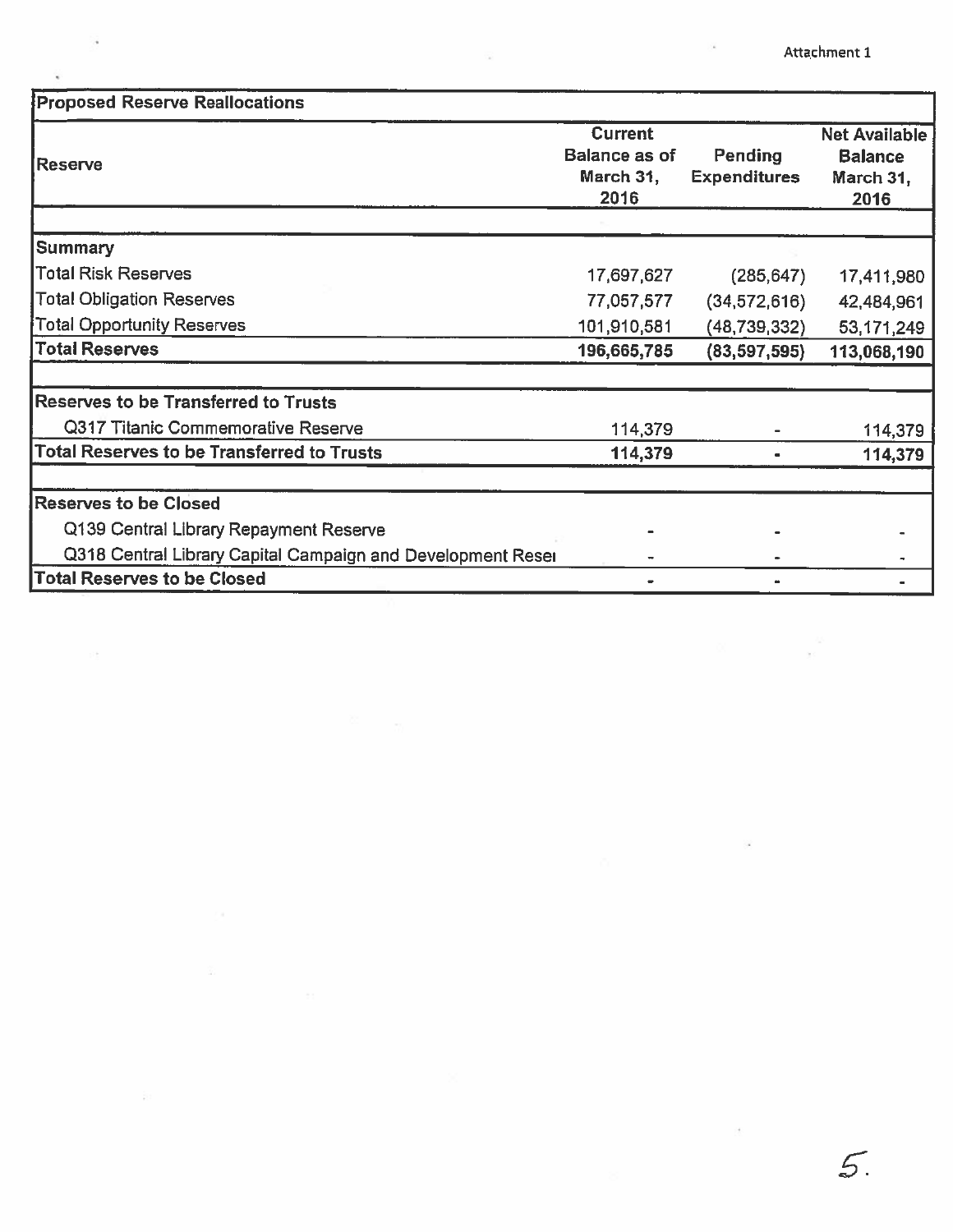## ADMINISTRATIVE ORDER NUMBER 2014-015-ADM RESPECTING RESERVE FUNDING STRATEGIES

BE IT RESOLVED AS AN ADMINISTRATIVE ORDER of the Council of the Halifax Regional Municipality under the authority of the Halifax Regional Municipality Charter, as follows:

## Short Title

1. This Administrative Order may be known as the "Financial Reserves" Administrative Order".

## **Purposes**

2. The purposes of this Administrative Order are to:

- (a) assist in <sup>p</sup>lanning for the long-term financial health and stability of the Municipality;
- (b) assist in removing unstable and unpredictable tax rates;

(c) integrate the Reserve Business Cases into the Business Planning and Longterm Operating and Capital Budgets;

- (d) ensure the Municipality has the ability to fund projects and events:
	- (i) that produce long-term efficiency gains,

(ii) that are strategic or require significant cost sharing between the Municipality and another person or level of government,

(iii) between budget approvals where there is sudden or unexpected business opportunity,

- (iv) where future obligations can be reasonably foreseen, and
- (v) where substantial risk to the Municipality may occur; and

(e) reduce the current and future financial impacts to the taxpayer by minimizing significant budget fluctuations and reliance on debt financing by balancing the need for sufficient funds for unforeseen opportunities or obligations with the inefficient use of resources that could otherwise be used for current financial obligations or needs.

## Interpretation

3. In this Administrative Order,

(a) "Council" means the Council of the Municipality: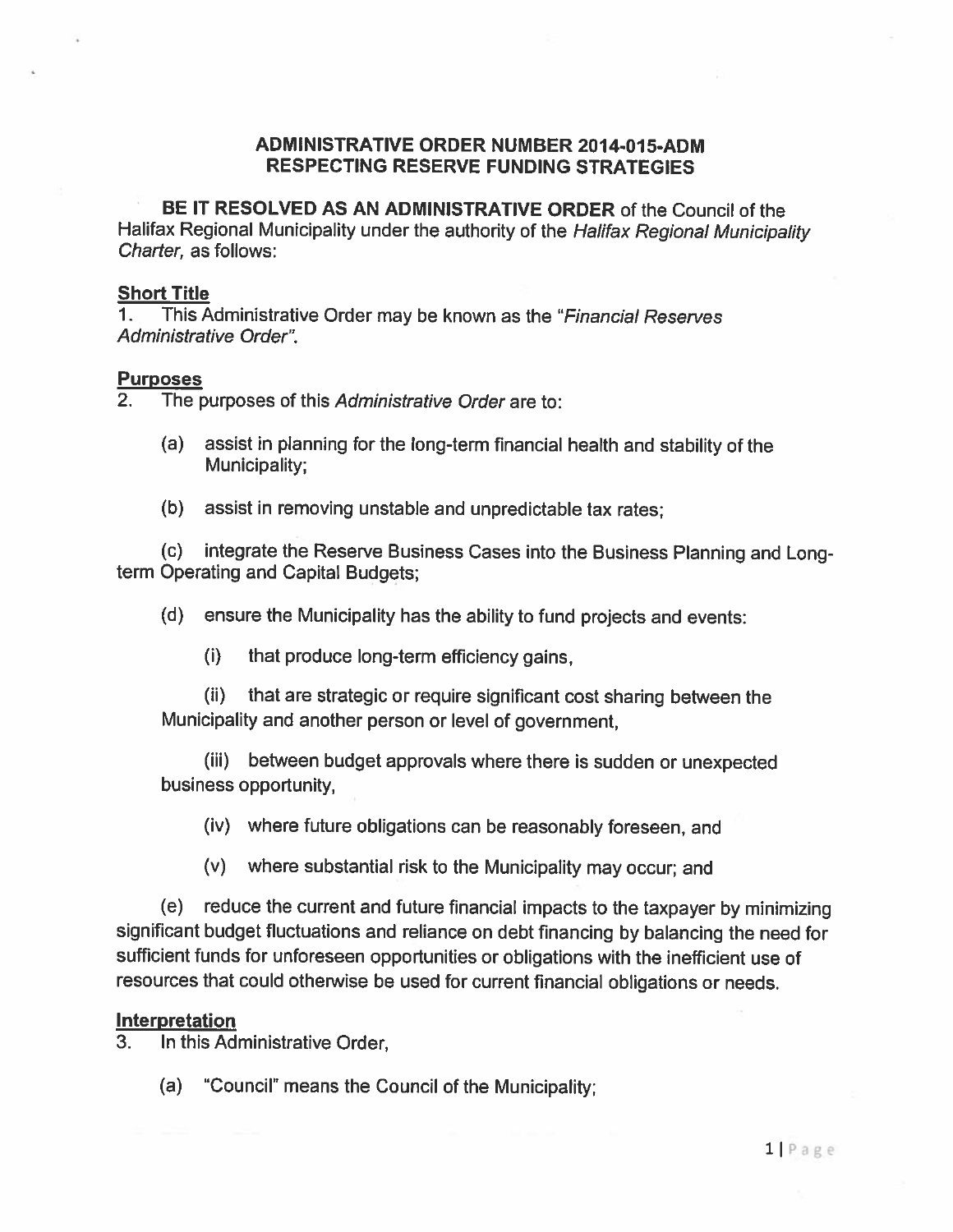(b) "Municipality" means the Halifax Regional Municipality; and

(c) "Reserve means accounts on the municipal balance sheet in which funds are held for a future use that is permitted under the Halifax Regional Municipality Charter.

# Roles and Responsibilities

4. Council shall consider,

(a) in respect of the annual Reserve Budget, whether to

(i) approve the Reserve Budget;

(ii) refuse to approve the Reserve Budget; or

(iii) approve the Reserve Budget, with any changes Council considers appropriate; and

(b) with respect to the Reserve Business Case, whether to.

(i) approve the Reserve Business Case;

(ii) refuse to approve the Reserve Business Cases; or

(iii) approve the Reserve Business Case, with any changes Council considers appropriate.

5. The Audit and Finance Standing Committee shall review and recommend to the Council for its consideration all impacts to the Reserves.

6. The Chief Administrative Officer may recommend to the Council that Reserve funds be expended.

7. The Director of Finance shall:

(a) review the active Reserves annually to ensure that funds are contributed and withdrawn according to the approve<sup>d</sup> Reserve Business Case, relevant policies of the Municipality, and accounting policies;

(b) review each Reserve at set intervals to ensure continuing relevance and adequacy with the strategic direction of the Municipality;

(c) provide to the Council an annual repor<sup>t</sup> on Reserve activity and balances; and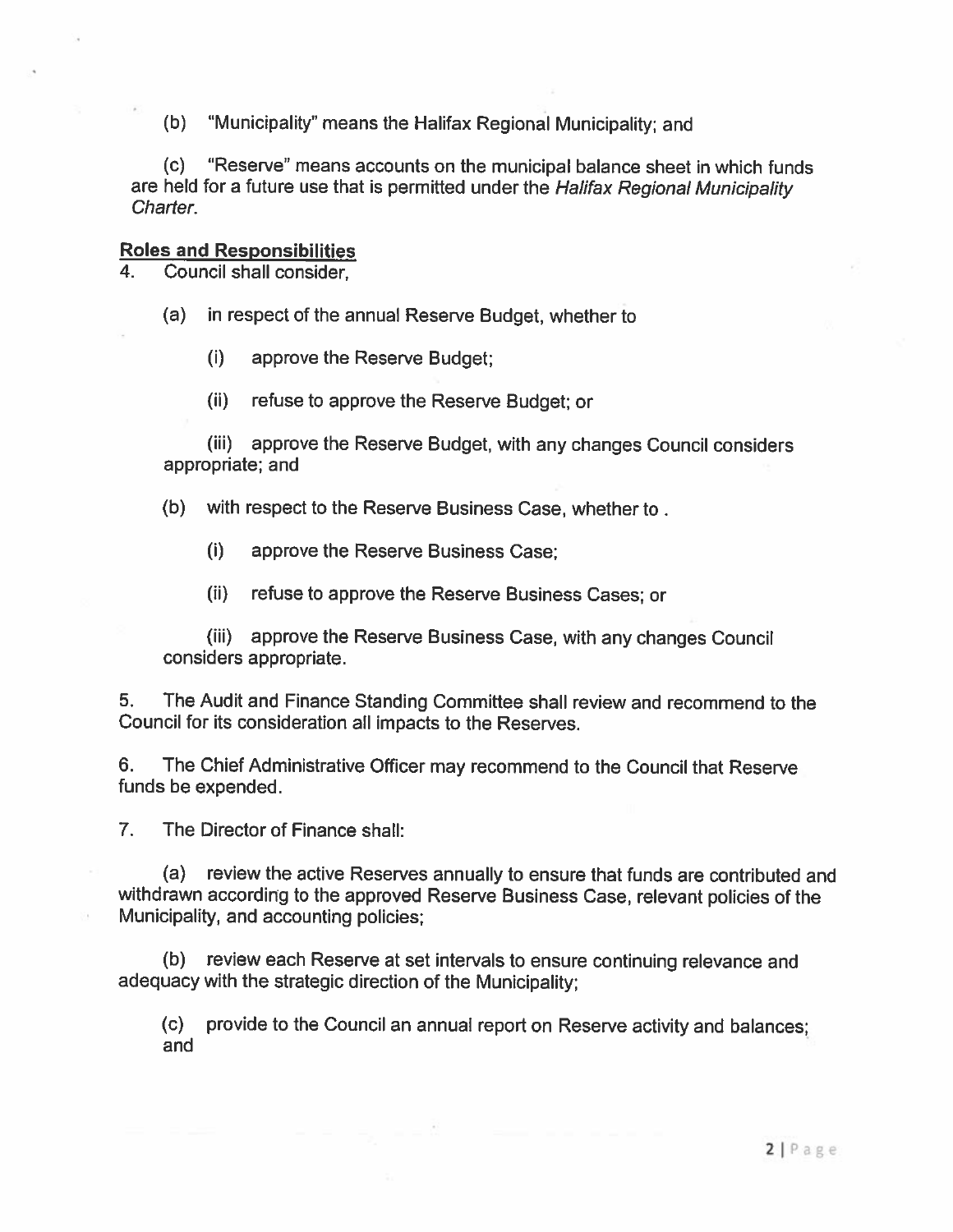(d) recommend to the Council the closure of any Reserves whose purpose is outdated or to combine any Reserves with similar purposes.

## Establishing <sup>a</sup> Reserve

8. The establishment of a Reserve shall require:

(a) <sup>a</sup> clear and specific purpose which captures the strategic goa<sup>l</sup> and related success factors, and such purpose shall be set out in the Reserve Business Case;

(b) identifying the source of the funding for the Reserve and its relation to its stated purpose;

(c) identifying the risks and consequences of not establishing the Reserve;

(d) identifying <sup>a</sup> maximum and minimum balance which should be set to meet the purpose of the Reserve, and identified in the Reserve Business Case; and

(e) setting <sup>a</sup> start and end date for the Reserve based on its purpose, including any required conditions for renewal.

## Types of Reserves

9. (1) Council may only create Reserves for the following purposes:

(a) <sup>a</sup> contingency fund for opportunities;

- (b) <sup>a</sup> contingency fund for risk; and
- (c) <sup>a</sup> saving funds for future obligations.

(2) <sup>A</sup> contingency fund for opportunities recognizes that:

(a) not all expenditures are planned or anticipated; and

(b) an opportunity may arise to develop services or achieve efficiencies and that the Municipality must react rapidly or lose that opportunity, such as <sup>a</sup> sudden change in the economy or the introduction of cost shared programs from other levels of governmen<sup>t</sup> or the private sector.

(3) A contingency fund for risk recognizes that:

(a) the financial risk of unforeseen events involving substantial costs, such as emergencies or economic events, and that <sup>a</sup> Reserve can mitigate this risk by providing funding for sufficient public safety or preventing service interruptions.

(b) <sup>a</sup> withdrawal from <sup>a</sup> contingency fund for risk must be quantifiable or subject to estimate based on assumptions.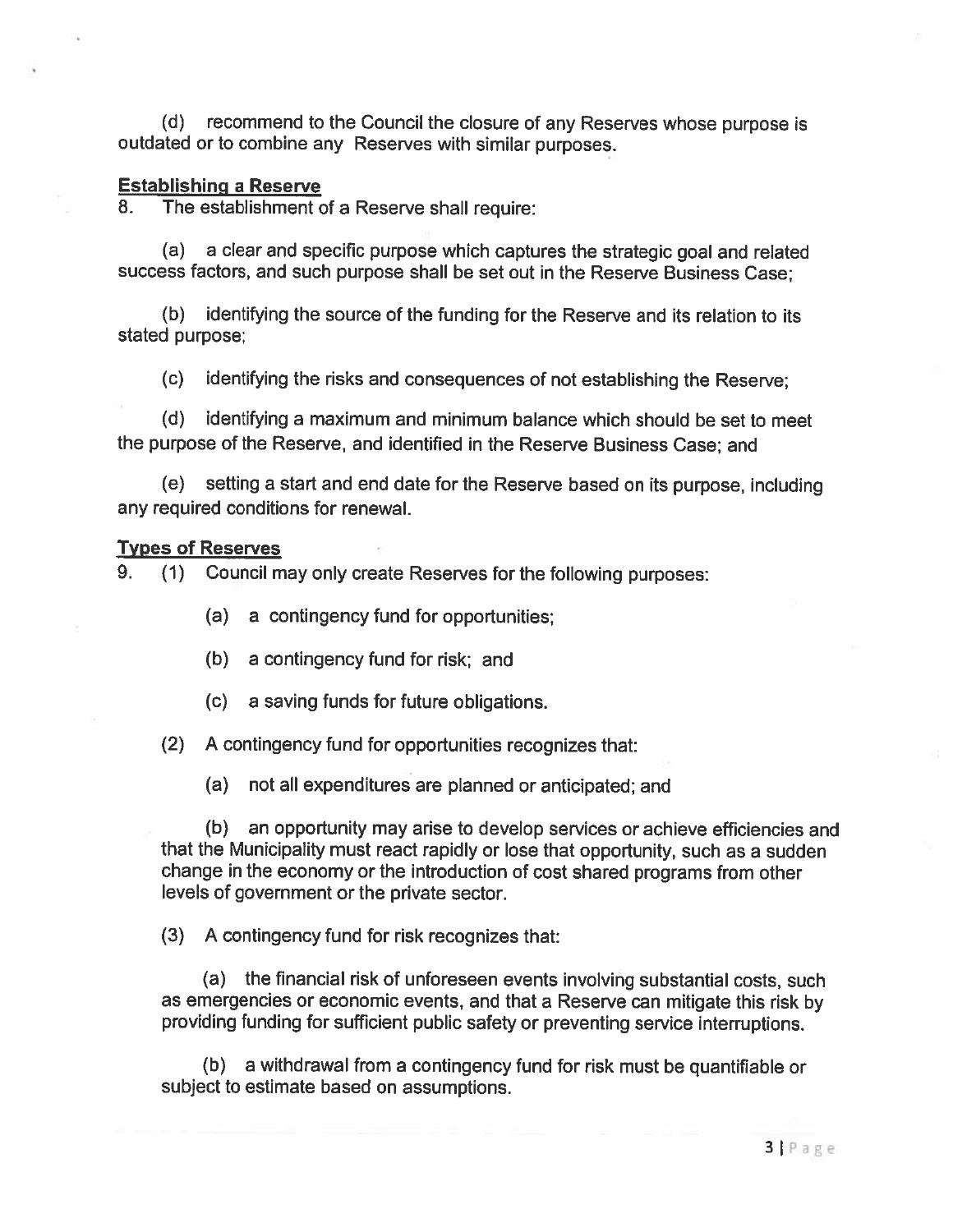(4) <sup>A</sup> saving fund for future obligation recognizes that:

(a) an obligation may be associated with recapitalization of <sup>a</sup> specific asset where the estimated lifecycle cost of an asset can be reasonably estimated;

(b) an obligation may be associated with <sup>a</sup> strategic <sup>p</sup>lan where the asset or project may not yet be specified, such as the purchase of land; and

(c) that <sup>a</sup> future expenditure may be managed through the long-term operating or capital budget, depending on the magnitude or situation of the obligation.

## Administration of Reserves

10. No Reserve shall have <sup>a</sup> negative balance.

11. (1) Staff shall not redesignate or transfer funds between Reserves for short-term needs unless approved by the Council.

(2) If Council approves an inter-reserve transfer or to redesignate funds pursuant to subsection (1) of this section, the resolution granting such approval shall prescribe the terms of repayment to <sup>a</sup> maximum of three (3) years to return the Reserve to its original purpose.

12. <sup>A</sup> Reserve may be funded by internal or external sources, providing that the source of the funds does not impose restrictions on the use of such funds that are contrary to the purpose of the Reserve.

## Amendments to Reserves

13. (1) Amendments to an existing Reserve may result from <sup>a</sup> change in the strategic direction of the Municipality, or the relevance of the Reserve's defined purpose.

(2) Upon review by staff of the change in strategic direction or the change in defined purpose, staff may recommend to the Council that the Reserve be revised or closed and Council may consider such <sup>a</sup> recommendation.

## Corrections to Reserves

14. Management of Reserve balances and correction of errors may be approved by the Director of Finance, within the parameters of Council's direction as set out in the approved Reserve Business Case.

## Repeal

15. The Reserves Policy adopted by the Council on December 1, <sup>1998</sup> is repealed.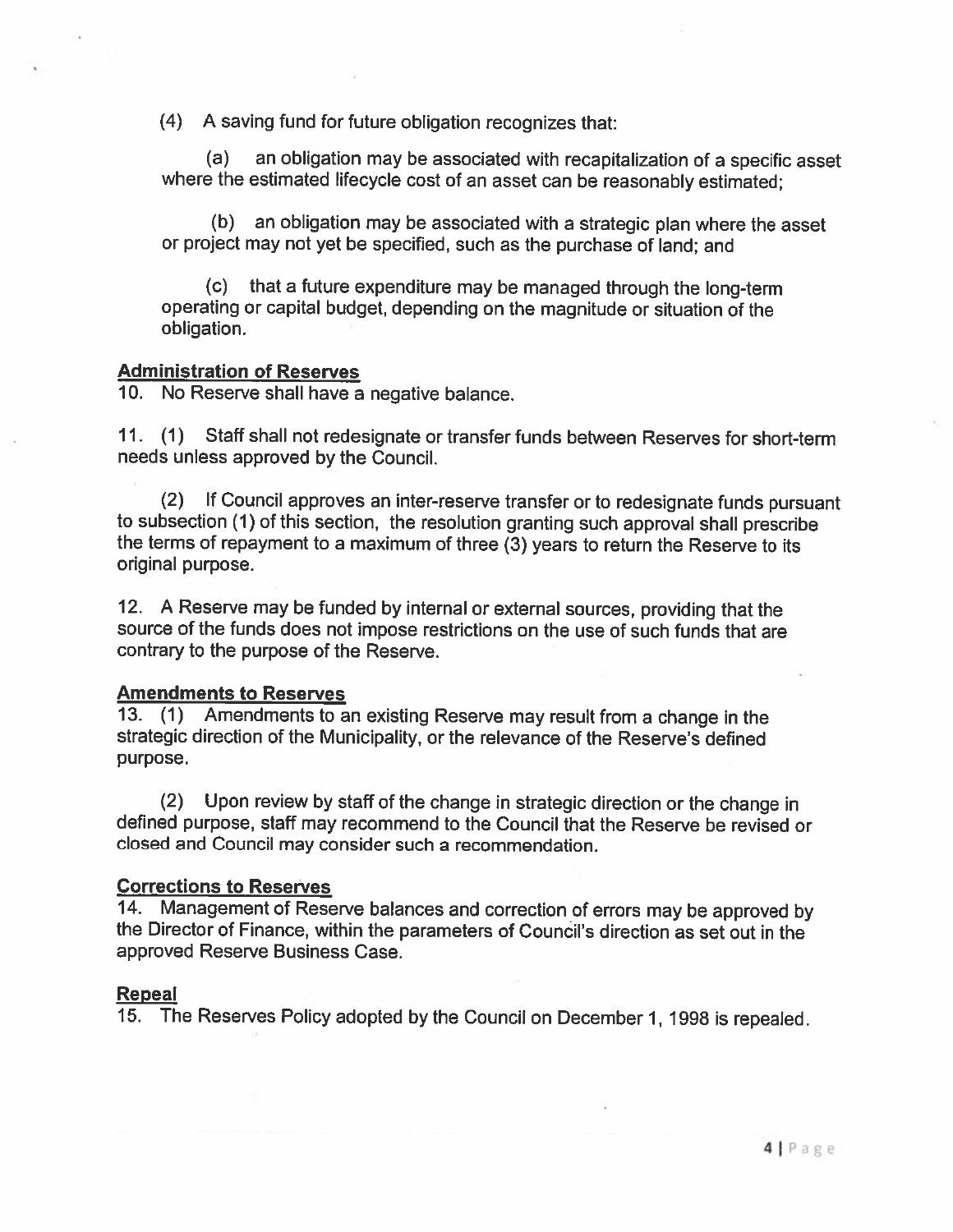Done and passed this 28<sup>th</sup> day of October, 2014.

**Mayor** 

Municipal Clerk

I, Cathy Mellett, Municipal Clerk of the Halifax Regional Municipality, hereby certify that the above noted Administrative Order was passed at <sup>a</sup> meeting of Halifax Regional Council held on October 28, 2014.

Cathy Mellett, Municipal Clerk